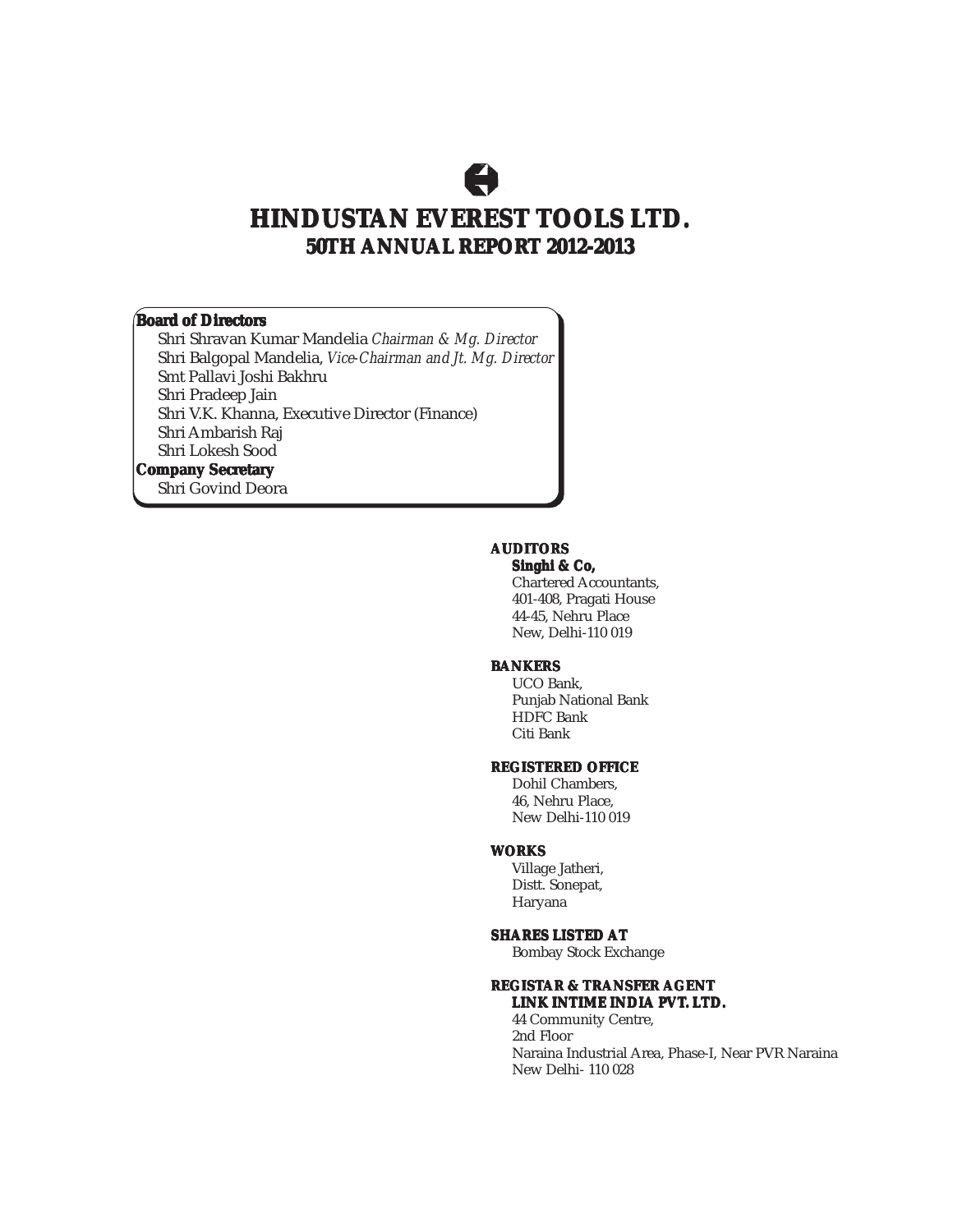

#### **NOTICE**

Notice is hereby given that the 50th Annual General Meeting of the Members of Hindustan Everest Tools Ltd. will be held at "PHD House", opposite Asian Games Village, Siri Fort Road, New Delhi -110016 on Monday the 30th day of September, 2013 at 11.00 A.M. to transact the following business :-

#### **AS ORDINARY BUSINESS:**

- 1) To receive, consider and adopt the audited Profit & Loss Account for the year ended 31st March, 2013 and the Balance Sheet as at that date together with Reports of the Auditors and Directors thereon.
- 2) To appoint Director in place of Shri Pradeep Jain who retires by rotation and being eligible, offer himself for re-appointment.
- 3) To appoint Auditors and to fix their remuneration.

#### **AS SPECIAL BUSINESS :**

4) To consider and if thought fit to pass with or without modification(s), the following resolutions as an Ordinary Resolution : " Resolved that Shri Pallavi Joshi Bakhru who was appointed as an Additional Director of the Company by the Board of Directors and who ceases to hold office at the Annual General Meeting pursuant to Section 260 of the Companies Act, 1956 and in respect of whom the Company has received a Notice in writing proposing her candidature for the office of the Director, be and is hereby appointed a Director of the Company."

By Order of the Board Sd/- New Delhi (GOVIND DEORA) 30th May, 2013 **Company Secretary** Company Secretary Company Secretary

#### **NOTES :**

- (1) A Member entitled to attend and Vote at the meeting is entitled to appoint a proxy and vote instead of himself and the proxy need not be a member of the Company. Proxies in order to be effective must be received by Company not less than 48 hours before the meeting.
- (2) The Register of Members and Share Transfer Books of the Company will remain closed from Friday the 20th day of September, 2013 to Monday the 30th day of September, 2013 ( both the days inclusive).
- (3) Pursuant to Section 205A(5) of the Companies Act,1956, dividend for the financial year ended 31.3.1999 and thereafter, which remain unclaimed for a period of 7 years will be transferred by the Company to the Investor Education and Protection Fund established by the Central government pursuant to Section 205C of the Companies Act, 1956.
	- (4) (a) Members holding shares in physical form are requested to notify/send the following to the Registrar and Transfer Agent of the Company M/s Link Intime India Pvt. Limited 44, Community Centre, 2nd Floor, Naraina Industrial area, Phase-II, Near PVR Naraina, New Delhi-110028, Phone No. 41410592, Fax : 41410591, E-Mail : delhi@linkintime.Co.in and Company's - E-mail: admin@everesttools.com
		- i) Any change in their address/e-mail/mandate/bank details.
		- (b) Members holding shares in the dematerialised form are requested to notify all changes with respect to their address, mandate and bank details to their Depository Participant.
		- (c) Shareholders are also requested to quote their Folio No./DP ID-Client Id and details of shares held in physical/ demat mode, E-mail ids and Telephone/Fax numbers for prompt reply to their communications.

#### **Green Initiative in Corporate Governance: Register E-mail Address**

The Ministry of Corporate Affairs has now permitted companies to send various notices/ documents under the Companies Act 1956, to its shareholders, through electronic mode. We request the Members to support this initiative and register their E-mail addresses in respect of shares held in : (1) dematerialised mode, with their Depository Participants; and (2) physical mode with Link Intime India Pvt. Ltd. (RTA). Please quote the following particulars in the E-mail Registration request: Folio No./DPID-Client ID, PAN, names(s) of Registered Holder(s), Address, Telephone and E-mail address (to be registered for sending future communications through E-mail) and send the same under your signature(s).

By Order of the Board Sd/- New Delhi (GOVIND DEORA) 30th May, 2013 Company Secretary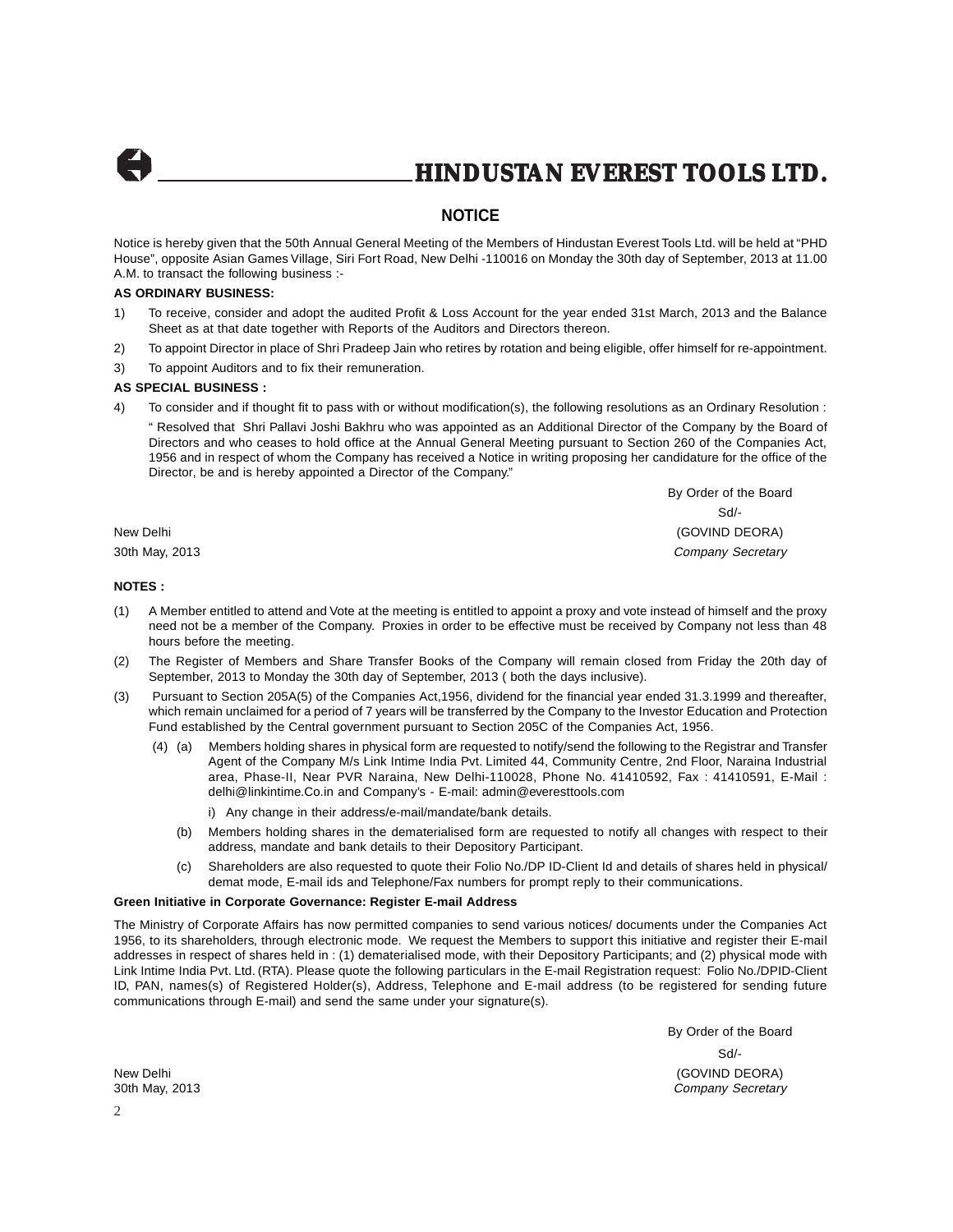#### **ANNEXURE TO THE NOTICE**

**EXPLANATORY STATEMENT**

(Pursuant to Section 173(2) of the Companies Act, 1956)

#### **ITEM NO. 4**

Pursuant to the provisions of Section 260 of the Companies Act, 1956, Smt.Pallavi Joshi Bakhru who was appointed as an Additional Director by the Board in its meeting held on 10.04.2013 ceases to hold office as Director at the ensuing Annual General Meeting. Notice has been received from a member signifying his intention to propose her appointment as Director of the Company. Smt. Pallavi Joshi Bakhru is a women of wide experience and as such her appointment as Director will be in the interest of the Company. Hence, this resolution for your approval. Except Smt. Pallavi Joshi Bakhru no other Director is interested in this resolution.

By Order of the Board New Delhi (GOVIND DEORA) 30th May, 2013 **Company Secretary** Company Secretary Company Secretary

#### **ADDENDA**

To the notice dated the 30th May, 2013 relating to holding of 50th Annual General Meeting of M/s Hindustan Everest Tools ltd. on Monday, the 30th September, 2013

The following resolutions be added to the above to consider and if thought fit to pass with or without modification as Resolution No.5, 6 and 7 under the Special Business:

5. To consider and if thought fit to pass with or without modification(s), the following resolutions as an Ordinary Resolution :

" Resolved that pursuant to the provisions of Section 198,309,310 and other applicable provisions of the Companies Act, 1956, read with schedule XIII and any other applicable provisions of the aforesaid Act and subject to the approval of the Central Government, if necessary, the consent of the Company be and is hereby accorded to the re-appointment of Shri Vinod Kumar Khanna as Executive Director(Finance) of the Company for a period of 3 years w.e.f. 17th August,2013 on a remuneration and on the terms and conditions as set out in the Explanatory Statement to this Resolution with liberty to the Board of Directors (hereinafter referred to as "Board" which term shall be deemed to include the Remuneration Committee constituted by the Board) to alter and vary any of the terms and conditions of the said appointment and/or agreement, if any, to alter in such manner as may be agreed to between the Board of Directors and Shri Vinod Kumar Khanna so as not to exceed the limit specified in Schedule XIII of the Companies Act, 1956 or any amendment thereon.

- 6. To consider and if thought fit to pass with or without modification(s), the following resolutions as an Ordinary Resolution : " Resolved that Shri Ambarish Raj who was appointed as an Additional Director of the Company by the Board of Directors and who ceases to hold office at the Annual General Meeting pursuant to Section 260 of the Companies Act, 1956 and in respect of whom the Company has received a Notice in writing proposing his candidature for the office of the Director, be and is hereby appointed a Director of the Company."
- 7. To consider and if thought fit to pass with or without modification(s), the following resolutions as an Ordinary Resolution :

" Resolved that Shri Lokesh Sood who was appointed as an Additional Director of the Company by the Board of Directors and who ceases to hold office at the Annual General Meeting pursuant to Section 260 of the Companies Act, 1956 and in respect of whom the Company has received a Notice in writing proposing his candidature for the office of the Director, be and is hereby appointed a Director of the Company."

The following Item No.5, 6 and 7 be added in the Explanatory Statement under Section 173 of the Companies Act,1956.

#### **EXPLANATORY STATEMENT**

(Pursuant to Section 173(2) of the Companies Act, 1956)

#### **ITEM NO. 5**

The Board of Directors in its meeting held on 14th August, 2013 re-appoited Shri Vinod Kumar Khanna as Executive Director (Finance) of the Company for a further period of three years w.e.f. 17th August, 2013 on the terms and conditions as specified in the proposed Resolution forming part of the Notice , subject to the provisions contained in Schedule XIII as amended uptodate of the Companies Act,1956 are given below :-

- A) Salary: Rs. 38,000/- per month and Special Allowance Rs. 24,000/— per month.
- B) Perquisites & Allowances :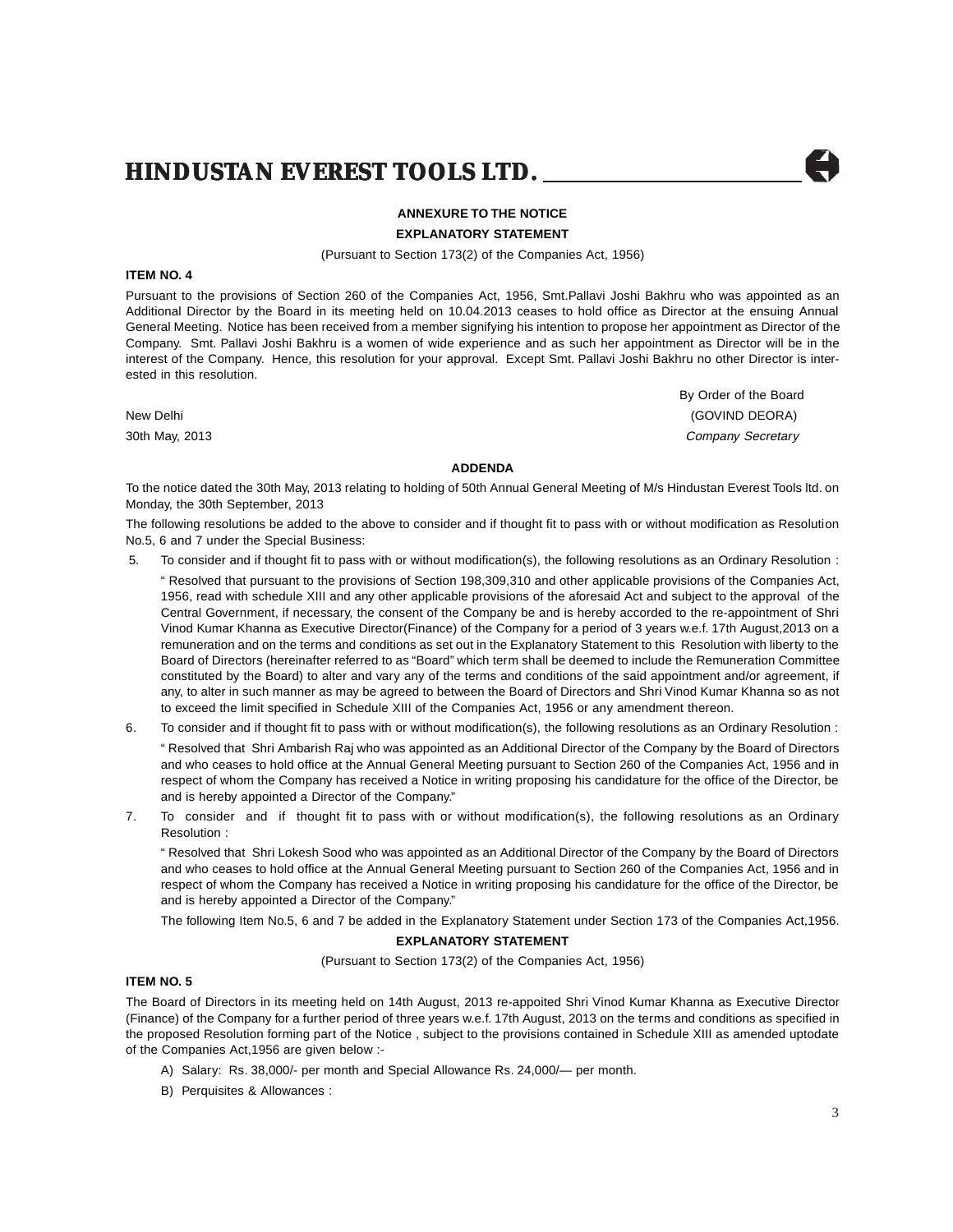

- I. In addition to his salary, Shri Vinod Kumar Khanna shall be entitled to following perquisites and allowances :
	- 1) Unfurnished accommodation or House Rent Allowance in lieu of, subject to maximum of 50% of the salary.
	- 2) Medical Reimbursement: Reimbursement of expenses incurred for self and family subject to a ceiling of 15,000/- in a year or Rs. 45,000/- over a period of three years.
	- 3) Leave Travel Concession : For self and family, subject to ceiling of one month's salary in a year or three month's salary over a period of three years.
- II. He shall also be eligible to the following perquisites which shall however not be included in the computation of ceiling on remuneration specified in Part II of Schedule XIII.
	- 1) Company's contribution towards provident Fund as per the Rules of the Company.
	- 2) Gratuity as per the Rules of the Company but shall not exceed half month's salary for each completed year of service.
	- 3) Earned Leave: Encashment of un-availed Earned Leaves as per the rules of the Company at the end of each year on his request or at the end of his tenure.
- III. Provision of Car for use on Company's business and telephone at residence will not be considered as perquisites. Personnel long distance calls on telephone and use of car for private purpose shall be billed by the Company.

The Board recommends the Resolution for your approval.

Except Shri Vinod Kumar Khanna no other Director is interested in this resolution.

#### **ITEM NO. 6**

Pursuant to the provisions of Section 260 of the Companies Act, 1956, Ambarish Raj who was appointed as an Additional Director by the Board in its meeting held on 14.08.2013 ceases to hold office as Director at the ensuing Annual General Meeting. Notice has been received from a member signifying his intention to propose his appointment as Director of the Company. Shri Ambarish Raj is a man of wide experience and as such his appointment as Director will be in the interest of the Company. Hence, this resolution for your approval. Except Shri Ambrish Raj no other Director is interested in this resolution.

#### **ITEM NO. 7**

(a)Pursuant to the provisions of Section 260 of the Companies Act, 1956, Lokesh Sood who was appointed as an Additional Director by the Board in its meeting held on 14.08.2013 ceases to hold office as Director at the ensuing Annual General Meeting. Notice has been received from a member signifying his intention to propose his appointment as Director of the Company. Shri Lokesh Sood is a man of wide experience and as such his appointment as Director will be in the interest of the Company. Hence, this resolution for your approval. Except Lokesh Sood no other Director is interested in this resolution.

NOTE : The above form the part of Notice dated 30th May, 2013 for all purpose.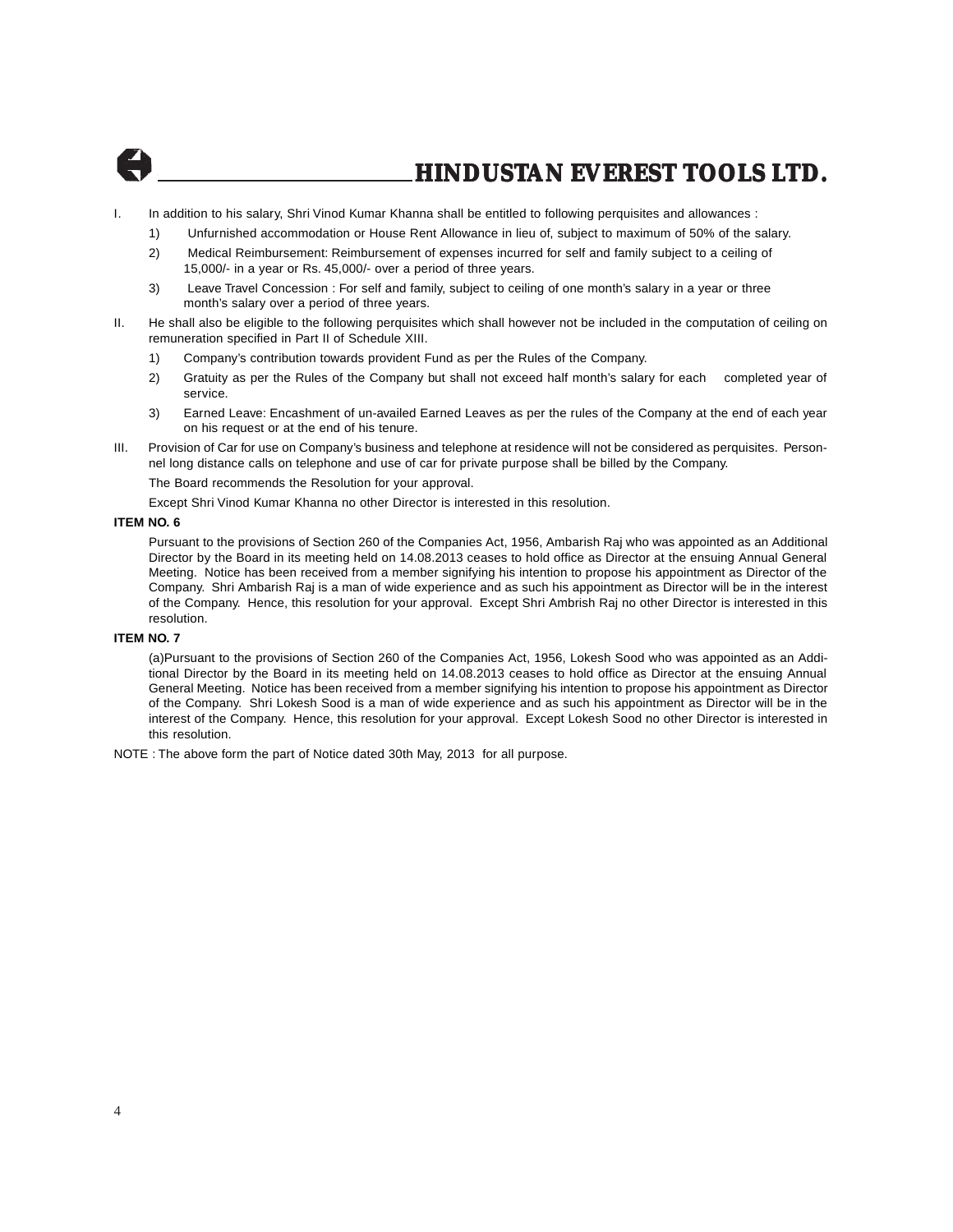**Rs. In Lakhs**

#### **DIRECTORS' REPORT**

#### **Dear Shareholders,**

Your Directors present the 50th Annual Report together with Audited Accounts of the Company for the year ended 31st March, 2013.

|                                   | 65. III LANIIS      |         |
|-----------------------------------|---------------------|---------|
| <b>FINANCIAL RESULTS</b>          | 2012-2013 2011-2012 |         |
| Profit/(Loss) before Finance Cost | 1.28                | 141.69  |
| Less: Finance Cost                | 141.01              | 140.57  |
| Cash Profit/(Loss)                | (139.77)            | 1.12    |
| Depreciation                      | 64.71               | 65.55   |
| Net Profit/(Loss)                 | (204.48)            | (64.43) |
| Add/Less:                         |                     |         |
| Provisions for Deferred Tax       | 15.61               | 1.84    |
|                                   | (220.09)            | (66.27) |
| <b>APPROPRIATION</b>              |                     |         |
| Transfer from General Reserve     |                     |         |
| Carried over to next year         | (220.09)            | (66.27) |
|                                   |                     |         |

#### **OPERATIONS**

The Company is passing through a difficult phase due to recession both in domestic as well as international markets as well as all round increase in cost of production.Since last few days the company is also facing labour unrest which is being deligently handled by the Management.

#### **DIVIDEND**

In view of the Company having suffered a loss during the year, the Directors hereby express their inability to recommend any dividend for the year ended 31st March, 2013.

#### **CONSERVATION OF ENERGY, RESEARCH & DEVELOPMENT, TECHNOLOGY ABSORPTION FOREIGN EXCHANGE EARNINGS & OUTGO**

As required under Section 217(1)(e) of the Companies Act, 1956 read with the Companies Declaration of particulars in the Report of Board of Directors Rules, 1988, the information relating to the Conservation of Energy, Research and Development. Technology Absorption and Foreign Exchange Earning and Outgo is given in the Annexure 'A' forming part of this report.

#### **DIRECTORS**

In accordance with the provision of Companies Act, 1956 and Articles of Association, Shri Pradeep Jain retire by rotation and being eligible, offer themselves for re-appointment.

#### **DIRECTORS' RESPONSIBILITY STATEMENTS**

In compliance to the Provisions of Section 217(2AA) of the Companies Act, 1956, with respect to Directors' responsibility statement, it is hereby confirmed that:

- i. That in the preparation of the accounts for the financial year ended 31st March, 2013, the applicable accounting standards have been followed along with proper explanation relating to material departures.
- ii. That the Directors have selected such accounting policies and applied them consistently and made judgments and estimates that were reasonable and prudent so as to give a true and fair view of the state of affairs of the Company at the end of the financial year and of the profit or loss of the Company for the year under review.
- iii. That the Directors have taken proper and sufficient care for the maintenance of adequate accounting records in accordance with the provisions of the Companies Act, 1956 for safeguarding the assets of the Company and for preventing and detecting fraud and other irregularities.
- iv. That the Directors have prepared the accounts for the financial year ended 31st March, 2013 on a "going concern" basis.

#### **AUDITORS**

M/s Singhi & Company, Chartered Accountants, Auditors of the Company retires at the conclusion of this Annual General meeting and being eligible offer themselves for re-appointment.

As regards auditors observations/ qualification made in the Auditor's Report, Regarding other observations/qualification made in the Auditor's Report, relevant Notes of Notes on Accounts are self -explanatory and therefore do not call for any further comments under Section 217(3) of the Companies Act,1956.

#### **COST AUDITORS**

In view of the direction of the Central Government that the cost accounts maintained by the Company be audited by the Cost auditor, the Company has appointed M/s Kabra & Associates, Cost Accountants, as Cost Auditors for conducting the cost audit for the Hand Tools manufacturing business of the Company for the financial year ending 31.03.2014.

#### **PERSONNEL**

Your Directors wish to place on record their sincere appreciation to employees for their continuous efforts and valuable services rendered by them at all levels.

There is no employee who was in receipt of remuneration as required to be disclosed under Section 217(2A) of the Companies Act, 1956.

#### FOR & ON BEHALF OF THE BOARD

| Place: New Delhi      | S.K.MANDELIA |
|-----------------------|--------------|
| Dated: May 30th, 2013 | CHAIRMAN     |

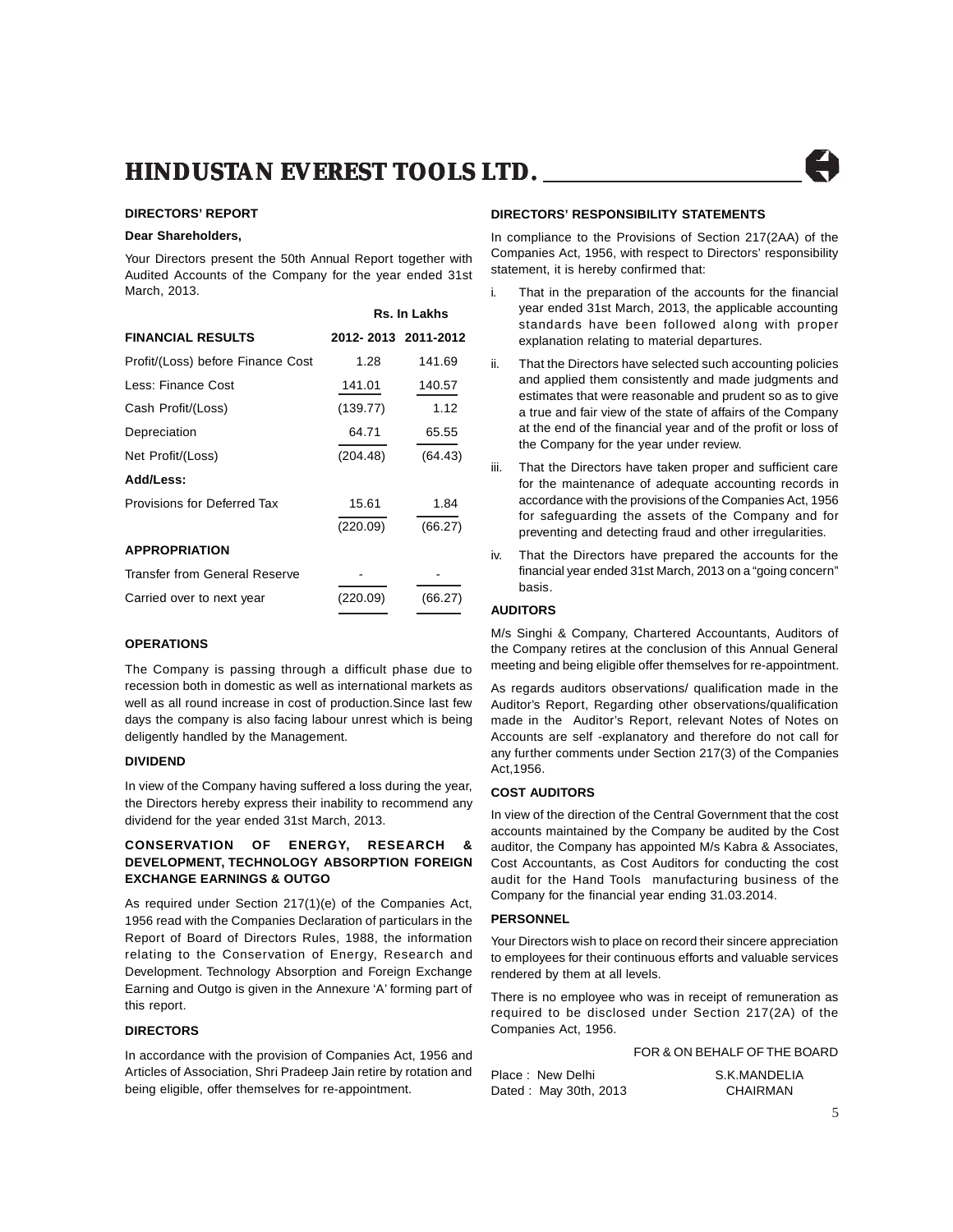

#### **ANNEXURE "A"**

#### **ANNEXURE TO DIRECTORS' REPORT**

Information as per Section 217(i)(e) read with the Companies (Declaration of Particulars in respect of the Board of Directors) Rule, 1988 and forming part of the Directors' Report for the year ended 31st March, 2013.

#### **A. CONSERVATION OF ENERGY**

#### **(a) Energy Conservation measures taken:**

Energy conservation is an on-going activity in the Company and depending upon the average energy consumption per unit of each department, Internal Checking, necessary corrective measures are being taken to reduce the energy consumption per unit of Production.

#### **(b) Additional Investments and Proposals:**

With the help of equipment like Automatic Power Factor Correction Meter, Ammeter in each phase, the Company is monitoring the consumption of plant as well various equipment's as and where required. Installation of additional equipment is done to improve efficiency.

#### **(c) Impact of measures:**

With the implementation of various measures taken, total energy consumption and the energy consumption per unit of production should be considered satisfactory due to emphasis on production of high value added products and processes, which consume more specific energy.

#### **Form - A**

#### **(d) Total energy consumption and Energy Consumption per Unit of production:**

|   | 1.         | <b>Power &amp; Fuel Consumption</b> |        |                                           |     | <b>Current Year</b> | <b>Previous Year</b> |
|---|------------|-------------------------------------|--------|-------------------------------------------|-----|---------------------|----------------------|
|   |            | (a)                                 |        | <b>Electricity</b>                        |     | 2,331,260           | 2,585,430            |
|   |            |                                     | i.     | Purchased Units                           |     |                     |                      |
|   |            |                                     |        | Amount                                    | Rs. | 16,183,470          | 14,841,613           |
|   |            |                                     |        | Rate/Unit (average)                       | Rs. | 6.94                | 5.74                 |
|   |            |                                     | ii.    | Own generation DG Sets                    |     |                     | 427,900              |
|   |            |                                     |        | <b>Units Generated</b>                    |     | 401,860             |                      |
|   |            |                                     |        | Units per Ltr. of Diesel                  |     | 2.53                | 3.05                 |
|   |            |                                     |        | Rate per Ltr. of Fuel                     | Rs. | 42.39               | 39.95                |
|   |            |                                     |        | Cost/Unit (average)                       | Rs. | 16.75               | 13.10                |
|   |            | (b) LPG                             |        |                                           |     |                     |                      |
|   |            |                                     |        | Quantity (Kg.)                            |     | 57                  | 741                  |
|   |            |                                     | Amount |                                           | Rs. | 3,002               | 38,762               |
|   |            |                                     |        | Average Rate                              | Rs. | 52.75               | 52.31                |
|   | (c)        | <b>PNG</b>                          |        |                                           |     |                     |                      |
|   |            |                                     |        | Quantity (SCM)                            |     | 344,743             | 355,316              |
|   |            |                                     | Amount |                                           | Rs. | 377,094             | 958,249              |
|   |            |                                     |        | Average Rate                              | Rs. | 33.00               | 26.96                |
| 2 |            |                                     |        | <b>Consumption per Unit of Production</b> |     |                     |                      |
|   |            |                                     |        | Product - Hand Tools                      |     |                     |                      |
|   |            |                                     |        | Electricity Units/MT                      |     | 3,374               | 3,289                |
|   | <b>LPG</b> |                                     |        |                                           |     |                     |                      |
|   | <b>PNG</b> |                                     |        |                                           |     | 426                 | 388                  |
|   |            |                                     |        |                                           |     |                     |                      |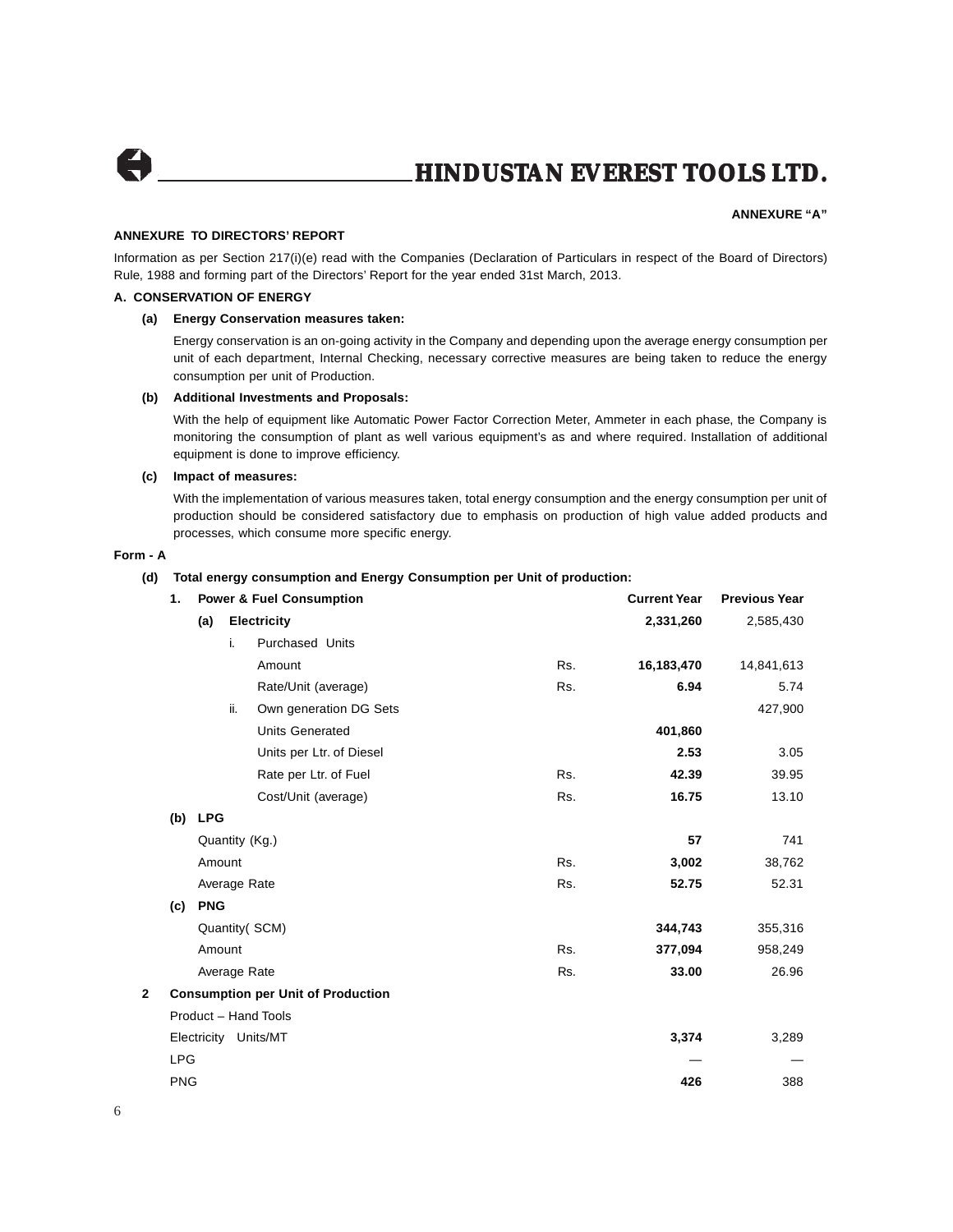#### **B) TECHNOLOGY ABSORPTION**

#### **Research & Development :**

- (i) The Research & Development Center of the Company continuously endeavors to upgrade the existing product process and venture in new product development and process improvement. This has lead to enhance progress and efficiency throughout the plant. The benefits derived can be summed-up as under:
	- a) Extension of Product Range & introduction of new product.
	- b) Upgradation of process leading to better quality, performance and efficiency.
	- c) Upgradation of existing product for better quality and performence.
	- d) Extensive study of process, product function vis-à-vis customer requirement and its modification.
- (ii) Benefits derived as a result of the in-house  $R$  &  $D$ :
	- a) Improving productivity by designing better accuracy & aromatic production Tools & Fixtures.
	- b) Better and product with better performance.
	- c) Effective and better controls of process thereby increasing the consistency of quality.
- (iii) Expenditure on R & D:

|                                              | (Rs. in Lakhs) |
|----------------------------------------------|----------------|
| a) Capital                                   |                |
| b) Recurring                                 | 3.93           |
| c) Total                                     | 3.93           |
| d) Total R & D expenditure of total turnover | 0.10%          |
| (iv) Technology Imports:                     |                |

No technology was imported during last five years.

#### **C. FOREIGN EXCHANGE EARNING AND OUTGO:**

Total Foreign Exchange used and earned:

|                               | (RS. III LANIS) |
|-------------------------------|-----------------|
| Total Foreign Exchange used   | 10.35           |
| Total Foreign Exchange Earned | 1518.77         |

FOR & ON BEHALF OF THE BOARD Place: New Delhi S.K.MANDELIA

(Rs. in Lakhs)

Dated: May 30th, 2013 CHAIRMAN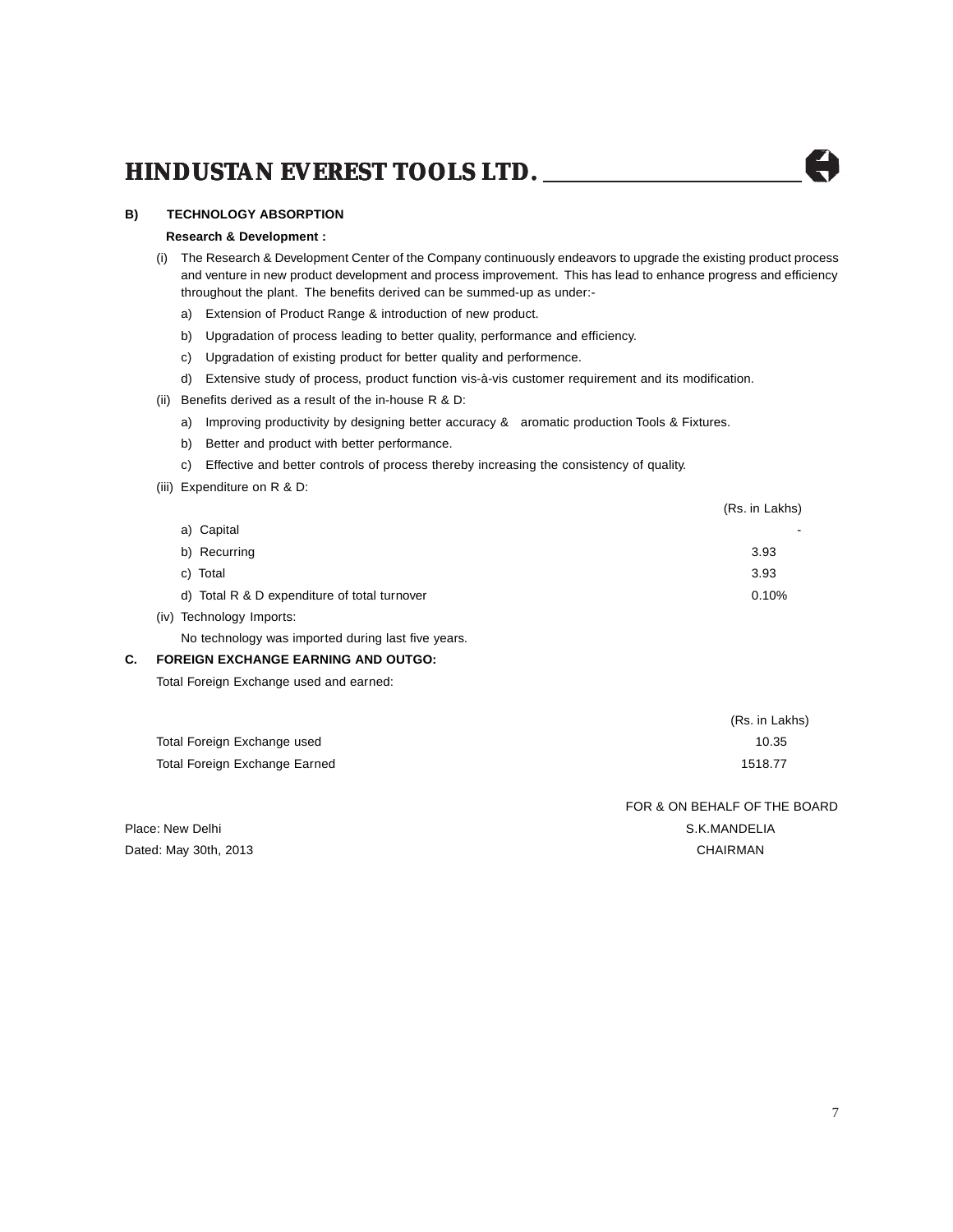

#### **INDEPENDENT AUDITOR'S REPORT**

#### **To the Members of HINDUSTAN EVEREST TOOLS LIMITED,**

#### **Report on the Financial Statements**

We have audited the accompanying financial statements of HINDUSTAN EVEREST TOOLS LIMITED, ("the company") which comprise the Balance Sheet as at 31st March, 2013 and the Statement of Profit and Loss and Cash Flow Statement for the year then ended, and a summary of significant accounting policies and other explanatory information.

Management's Responsibility for the Financial Statements

Management is responsible for the preparation of these financial statements that give a true and fair view of the financial position, financial performance and cash flows of the Company in accordance with the Accounting Standards referred to in subsection (3C) of section 211 of the Companies' Act, 1956 ("the Act"). This responsibility includes the design, implementation and maintenance of internal control relevant to the preparation and presentation of the financial statements that give a true and fair view and are free from material misstatement, whether due to fraud or error.

#### Auditor's Responsibility

Our responsibility is to express an opinion on these financial statements based on our audit. We conducted our audit in accordance with the Standards on Auditing issued by the Institute of Chartered Accountants of India. Those Standards require that we comply with ethical requirements and plan and perform the audit to obtain reasonable assurance about whether the financial statements are free from material misstatement.

An audit involves performing procedures to obtain audit evidence about the amounts and disclosures in the financial statements. The procedures selected depend on the auditor's judgment, including the assessment of the risks of material misstatement of the financial statements, whether due to fraud or error. In making those risk assessments, the auditor considers internal control relevant to the Company's preparation and fair presentation of the financial statements in order to design audit procedures that are appropriate in the circumstances. An audit also includes evaluating the appropriateness of accounting policies used and the reasonableness of the accounting estimates made by management, as well as evaluating to overall presentation of the financial statements.

We believe that the audit evidence we have obtained is sufficient and appropriate to provide a basis for our audit opinion.

#### Opinion

In our opinion and to the best of our information and according to the explanations given to us, the financial statements give the information required by the Act in the manner so required and give a true and fair view in conformity with the accounting principles generally accepted in India;

- a. In the case of the Balance Sheet, of the state of affairs of the Company as at 31st March, 2013;
- b. In the case of Statement of Profit and Loss, of the loss for the year ended on that date; and
- c. In the case of Cash Flow Statement, of the cash flows for the year ended on that date.

Report on the other legal and regulatory requirements

- 1. As required by the companies ( Auditor's Report) order, 2003 ("the Order") issued by the Central Government of India in terms of sub-section (4A) of section 227 of the Act, we give in the Annexure a statements on the matters specified in the paragraphs 4 and 5 of the Order.
- 2. As required by section 227(3) of the Act, we report that:
- a. We have obtained all the information and explanations which to the best of our knowledge and belief were necessary for the purpose of our audit;
- b. In our opinion proper books of account as required by law have been kept by the Company so far as appears from our examination of those books
- c. The Balance Sheet, Statement of Profit and Loss, and Cash Flow Statement dealt with by this Report are in agreement with the books of account
- d. In our opinion, the Balance Sheet, Statement of Profit and Loss, and Cash Flow Statement comply with the Accounting Standards referred to in sub-section (3C) of section 211 of the Companies Act, 1956;
- e. On the basis of written representations received from the directors as on 31st March, 2013, and taken on record by the Board of Directors, none of the directors is disqualified as on 31st March, 2013, from being appointed as a director in terms of clause (g) of subsection (1) of section 274 of the Companies Act, 1956.

Place: New Delhi Date: 30th May, 2013

For SINGHI & CO. Chartered Accountants Firm Reg. No.302049E

B.K. Sipani Partner Membership No.088926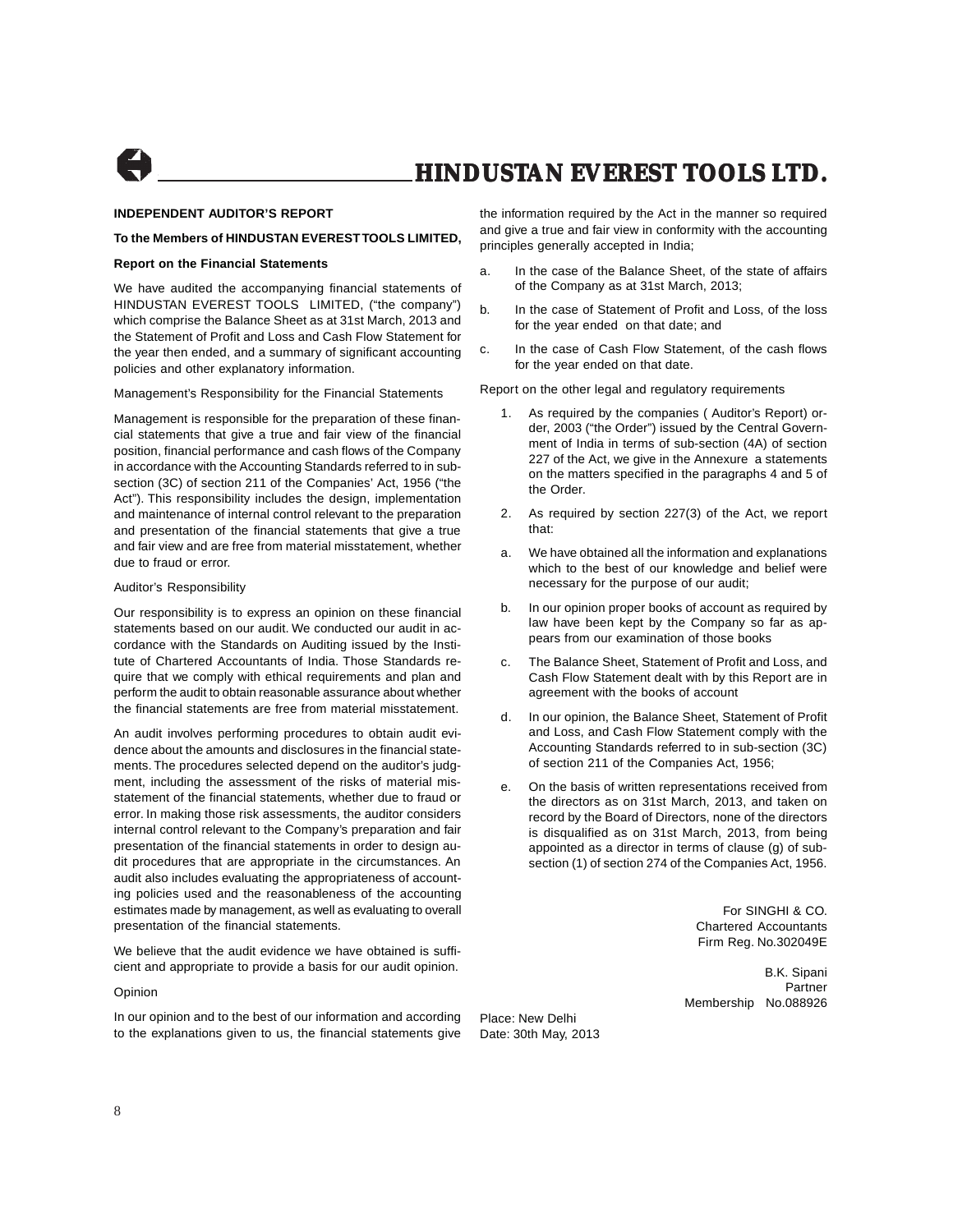

- (i) a. The company has maintained proper records showing full particulars, including quantitative details and situation of fixed assets.
	- b. Fixed Assets have been physically verified by the management during the year. In our opinion, the frequency of physical verification is reasonable having regard to the size of the company and nature of its assets. No material discrepancies were noticed on such verification.
	- c. The company has not disposed off substantial part of fixed assets during the year.
- (ii) a. As explained to us inventories were physically verified during the year by the management at reasonable intervals.
	- b. In our opinion and according to the information and explanations given to us, the procedures of physical verification of inventory followed by the management are reasonable and adequate in relation to the size of the company and the nature of its business.
	- c. In our opinion and according to the information and explanation given to us, the company is maintaining proper records of inventory and no material discrepancies were noticed on physical verification.
- (iii) a. According to the information and explanations given to us, the company has taken unsecured loan including in previous year from four parties (Maximum balance Rs. 5,31, 51,862 and year end balance Rs. 4,97,05,466) listed in the register maintained under section 301of the Companies Act' 1956.
	- b. The rate of interest and other terms & condition of such loan are prima facie not prejudicial to the interest of the company.
	- c. As informed to us, the company has not granted any loan to parties covered in the register maintained under section 301 of the Companies' Act, 1956.
- (iv) In our opinion and according to the information and explanations given to us, there is adequate internal control system commensurate with the size of the company and the nature of its business, for the purchase of inventory and fixed assets and for the sale of goods and services. During the course of our audit, we have not noticed any continuing failure to correct major weakness in internal control system.
- a. In our opinion and according to the information and explanations provided by the management, we are of the opinion that the particulars of contract or arrangements that need to be entered into the register maintained under section 301 of the Companies Act'1956 have been so entered.
	- b. In our opinion and according to the information and explanations given to us, there is no transaction of purchase and sale of goods, materials and services made exceeding the value of Rs. five lakhs from any party covered under section 301 of the Companies' Act 1956.
- (vi) In our opinion and according to the information and explanations given to us, the company has not received any public deposit during the year.
- (vii) The company has no internal audit system during the year..
- (viii) This company is not maintaining cost records for the company's products under section 209(1)(d) of the Companies' Act 1956, .
- (ix) a. According to the records of the company, the company is generally regular in depositing undisputed statutory dues including provident fund, investor education and protection fund, employees' state insurance, income-tax, sales-tax, services tax, wealth tax, custom

duty, excise duty, cess and other statutory dues applicable to it with the appropriate authorities though there have been some delays.

There are no significant undisputed outstanding statutory dues as at the yearend for a period of more than six months from the date they became payable.

- b. According to the records of the company, there are no dues outstanding of sales tax, income tax, service tax, custom tax, wealth tax, excise duty and cess on account of any dispute.
- (x) The company has no accumulated loss at the end of the financial year. However, the company has incurred cash loss during the current year ,but not in immediately preceding financial year.
- (xi) Based on our audit procedures and on the information and explanations given by the management, we are of the opinion that the company has not defaulted in repayment of dues to financial institution and banks. We have been informed that the company has not issued any debenture during the year.
- (xii) According to the information and explanations given to us and based on the documents and records produced to us, the company has not granted loans and advances on the basis of security by way of pledge of shares, debentures and other securities.
- (xiii) In our opinion, the company is not a chit fund or a nidhi/mutual benefit fund/society. Therefore, the provisions of clause 4 (xiii) of the Order are not applicable to the company.
- (xiv) The company does not deal or trade in shares, securities, debentures and other securities.
- (xv) According to the information and explanations given to us, the company has not given any guarantees in favour of banks / financial institution for loans taken by others.
- (xvi) According to the information and explanations given to us, term loan taken by the company during the year has been utilized for the purpose for which loan was obtained.
- (xvii) According to the information and explanation given to us, on an overall basis, fund raised on short term during the year has not been used for long term investment.
- (xviii) The company has not made any preferential allotment of shares to parties or companies covered in the register maintained under Section 301 of the Companies' Act, 1956.
- (xix) The company did not have any outstanding debentures during the year. Accordingly clause 4(xix) of the Order is not applicable.
- (xx) The company has not raised any money through a public issue during the year. Accordingly clause 4(xx) of the Order is not applicable.
- (xxi) Based on our examination of the books and records of the company, carried out in accordance with the generally accepted auditing practice in India and according to the information and explanations given to us, no fraud on or by the company, was noticed or reported during the year.

For SINGHI & CO. Chartered Accountants Firm Reg No. 302049E B.K.Sipani Place: New Delhi **Place:** New Delhi **Partner** Date: 30th May' 2013 Membership No.088926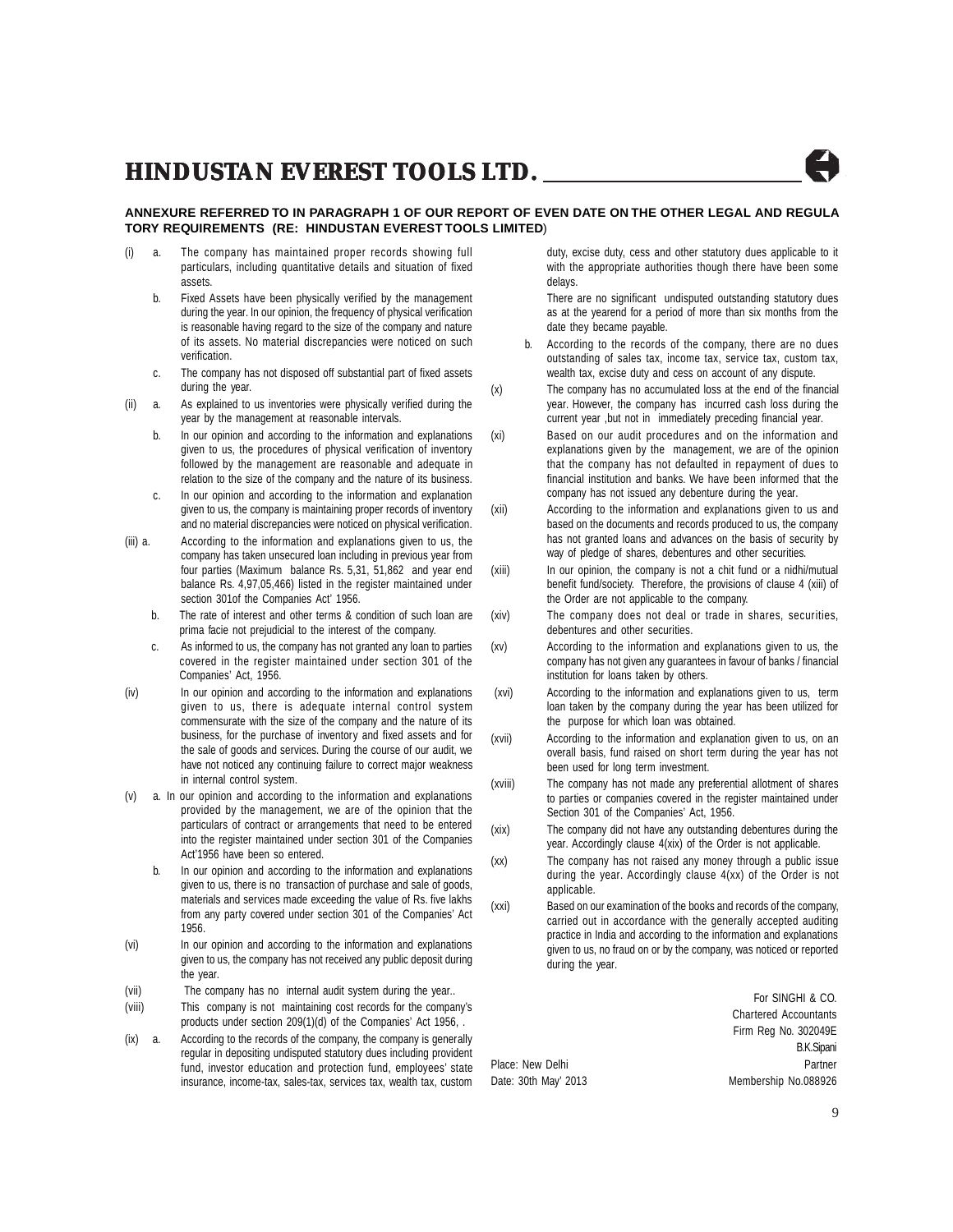

#### **BALANCE SHEET AS AT 31ST MARCH' 2013**

|   |                                                                                          | Note<br>No.         | As at<br>31st March 2013                    | As at<br>31st March'2012 |
|---|------------------------------------------------------------------------------------------|---------------------|---------------------------------------------|--------------------------|
| т | <b>EQUITY AND LIABILITIES</b>                                                            |                     | (Rs.)                                       | (Rs.)                    |
|   | (1) Shareholders' Funds                                                                  |                     |                                             |                          |
|   | (a) Share Capital                                                                        | 1                   | 16,072,000                                  | 16,072,000               |
|   | (b) Reserve & Surplus                                                                    | $\overline{2}$      | 2,550,213                                   | 24,559,431               |
|   |                                                                                          |                     | 18,622,213                                  | 40,631,431               |
|   | (2) Non Current Liabilities                                                              |                     |                                             |                          |
|   | (a) Long Term Borrowings                                                                 | 3                   | 59,573,005                                  | 61,392,475               |
|   | (b) Long Term Provisions                                                                 | 4                   | 12,485,168                                  | 14,247,051               |
|   | (c) Other Non Current Liabilities                                                        | 5                   | 9,928,732                                   | 8,041,732                |
|   |                                                                                          |                     | 81,986,905                                  | 83,681,258               |
|   | (3) Current Liabilities                                                                  |                     |                                             |                          |
|   | (a) Short Term Borrowings                                                                | 6<br>$\overline{7}$ | 116,062,848                                 | 74,505,675               |
|   | (b) Trade Payables                                                                       |                     | 62,034,438                                  | 78,235,357               |
|   | (c) Other Current Liabilities                                                            | 8                   | 25,202,959                                  | 29,563,320               |
|   | (d) Short Term Provisions                                                                | 4                   | 4,886,272                                   | 3,951,177                |
|   |                                                                                          |                     | 208,186,517                                 | 186,255,529              |
|   | <b>Total</b>                                                                             |                     | 308,795,635                                 | 310,568,218              |
| Ш | <b>ASSETS</b>                                                                            |                     |                                             |                          |
|   | (1) Non Current Assets<br>(a) Fixed Assets                                               |                     |                                             |                          |
|   | (i) Tangible Assets                                                                      | 9                   | 67,859,132                                  |                          |
|   |                                                                                          |                     |                                             | 66,765,753               |
|   | (iii) Capital Work-in-progress                                                           | 10                  |                                             | 401,828                  |
|   | (b) Non Current Investments                                                              | 11                  | 682,649                                     | 682,649                  |
|   | (c) Deferred Tax Assets (Net)                                                            |                     | 4,050,813                                   | 5,612,027                |
|   | (d) Long Term Loan & Advances                                                            | 12                  | 4,415,806                                   | 4,088,550                |
|   | (e) Other Non Current Assets                                                             |                     |                                             |                          |
|   |                                                                                          |                     | 77,008,400                                  | 77,550,807               |
|   | (2) Current Assets                                                                       |                     |                                             |                          |
|   | (a) Current Investments                                                                  |                     |                                             |                          |
|   | (b) Inventories                                                                          | 13                  | 164,629,548                                 | 158,554,341              |
|   | (c) Trade Receivables                                                                    | 14                  | 52,628,170                                  | 58,216,451               |
|   | (d) Cash & Bank Balance                                                                  | 15                  | 3,607,460                                   | 5,096,952                |
|   | (e) Short Term Loan & Advances                                                           | 16                  | 7,985,672                                   | 6,633,819                |
|   | (f) Other Current Assets                                                                 | 17                  | 2,936,385                                   | 4,515,848                |
|   |                                                                                          |                     | 231,787,235                                 | 233,017,411              |
|   | Total                                                                                    |                     | 308,795,635                                 | 310,568,218              |
|   | <b>Commitments and Contingent Liabilities</b>                                            | 18                  |                                             |                          |
|   | Significant accounting policies and other                                                | 28                  |                                             |                          |
|   | notes on accounts                                                                        |                     |                                             |                          |
|   | The notes referred to above form an integral part of the Balance Sheet.                  |                     |                                             |                          |
|   | As per our report even date attached<br>For SINGHI & CO.<br><b>Chartered Accountants</b> |                     | For and on behalf of the Board of Directors |                          |
|   | Firm Rea. No. 302049E                                                                    |                     |                                             |                          |

Firm Reg. No. 302049E B.K.SIPANI B.G.MANDELIA S.K.MANDELIA Partner Vice Chairman & Chairman & Membership No. 088926 Joint Managing Director Managing Director Place: New Delhi **Example 2018** GOVIND DEORA V.K.KHANNA PRADEEP JAIN Dated:30th May,2013 Company Secretary Executive Director (Finance) PALLAVI JOSHI BAKHRU Directors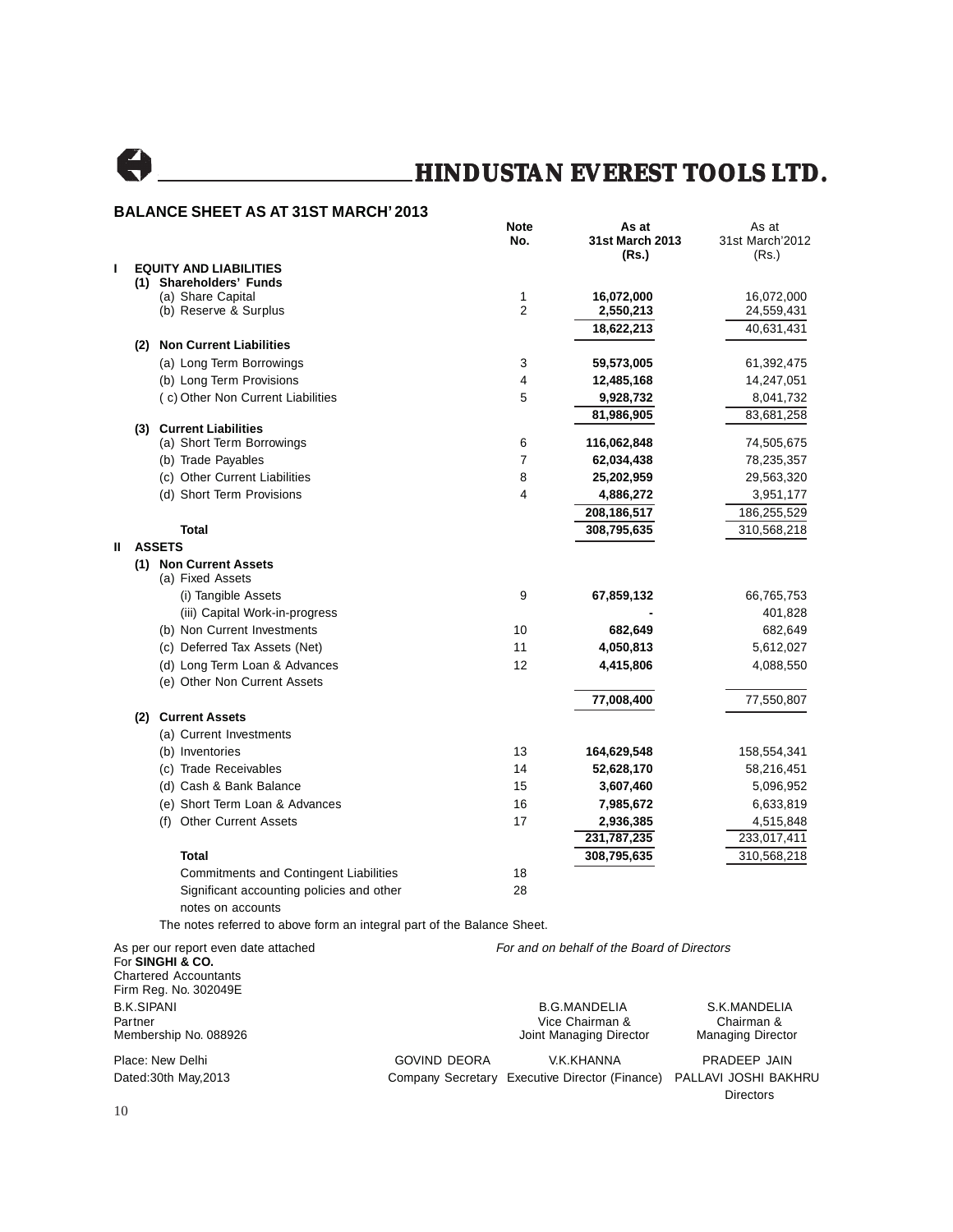#### **STATEMENT OF PROFIT & LOSS FOR THE YEAR ENDED 31ST MARCH' 2013**

|      |                                                             |          | For the         | For the         |
|------|-------------------------------------------------------------|----------|-----------------|-----------------|
|      |                                                             |          | Year ended      | Year ended      |
| ı    | Revenue                                                     | Note No. | 31st March'2013 | 31st March'2012 |
|      |                                                             |          | (Rs.)           | (Rs.)           |
|      | Revenue from operations                                     | 19       | 389,204,846     | 446,330,241     |
|      | <b>Excise Duty</b>                                          |          | (24221339)      | (21, 277, 714)  |
|      | Net Revenue from operations                                 |          | 364,983,507     | 425,052,527     |
| Ш    | Other Income                                                | 20       | 2,690,639       | 1,618,329       |
| Ш    | Total Revenue (I+II)                                        |          | 367,674,146     | 426,670,856     |
| IV   | Expenses                                                    |          |                 |                 |
|      | <b>Raw Material Consumed</b>                                | 21       | 77,359,636      | 87,211,259      |
|      | Purchase of Stock in Trade                                  |          | 76,293,258      | 99,142,841      |
|      | Change in Inventories of Finished Goods                     | 22       | (9,678,250)     | (1,508,989)     |
|      | work-in-progress and Stock-in-Trade,                        |          |                 |                 |
|      | <b>Employees Benefits Expenses</b>                          | 23       | 97,085,356      | 93,960,996      |
|      | Other Expenses                                              | 24       | 126,490,497     | 133,696,017     |
|      | Total                                                       |          | 367,550,497     | 412,502,124     |
| v    | Profit before Finance Cost, Depriciation and Tax (III-IV)   |          | 123,649         | 14,168,732      |
|      | <b>Finance Cost</b>                                         | 25       | 14100563        | 14,056,547      |
|      | Depriciation and amortization expenses                      | 9        | 6471090         | 6,555,295       |
| VI   | <b>Profit before Tax</b>                                    |          | (20, 448, 004)  | (6,443,110)     |
| VII  | Tax expenses                                                |          |                 |                 |
|      | (1) Current tax                                             |          |                 |                 |
|      | (2) Deferred tax (charged)/Credited                         |          | (1,561,214)     | (183, 553)      |
| VIII | Profit/ (Loss) for the period for the perod (VI-VII)        |          | (22,009,218)    | (6,626,663)     |
|      | Earning Per Share (Equity share of Rs. 10 each)             |          |                 |                 |
|      | <b>Basic and Diluted</b>                                    | 27       | (13.69)         | (4.12)          |
|      | Significant accounting policies and other notes on accounts | 28       |                 |                 |

The notes referred to above form an integral part of the Statement of Profit and Loss.

 for SINGHI & CO. Chartered Accountants Firm Reg. No. 302049E B.K.SIPANI B.G.MANDELIA S.K.MANDELIA Membership No. 088926 Joint Managing Director Managing Director

As per our report even date attached For and on behalf of the Board of Directors

Vice Chairman &

Place: New Delhi **COVIND DEORA** V.K.KHANNA PRADEEP JAIN Dedical 30th May, 2013 Company Secretary Executive Director (Finance) PALLAVI JOSHI BAK Executive Director (Finance) PALLAVI JOSHI BAKHRU

Directors

H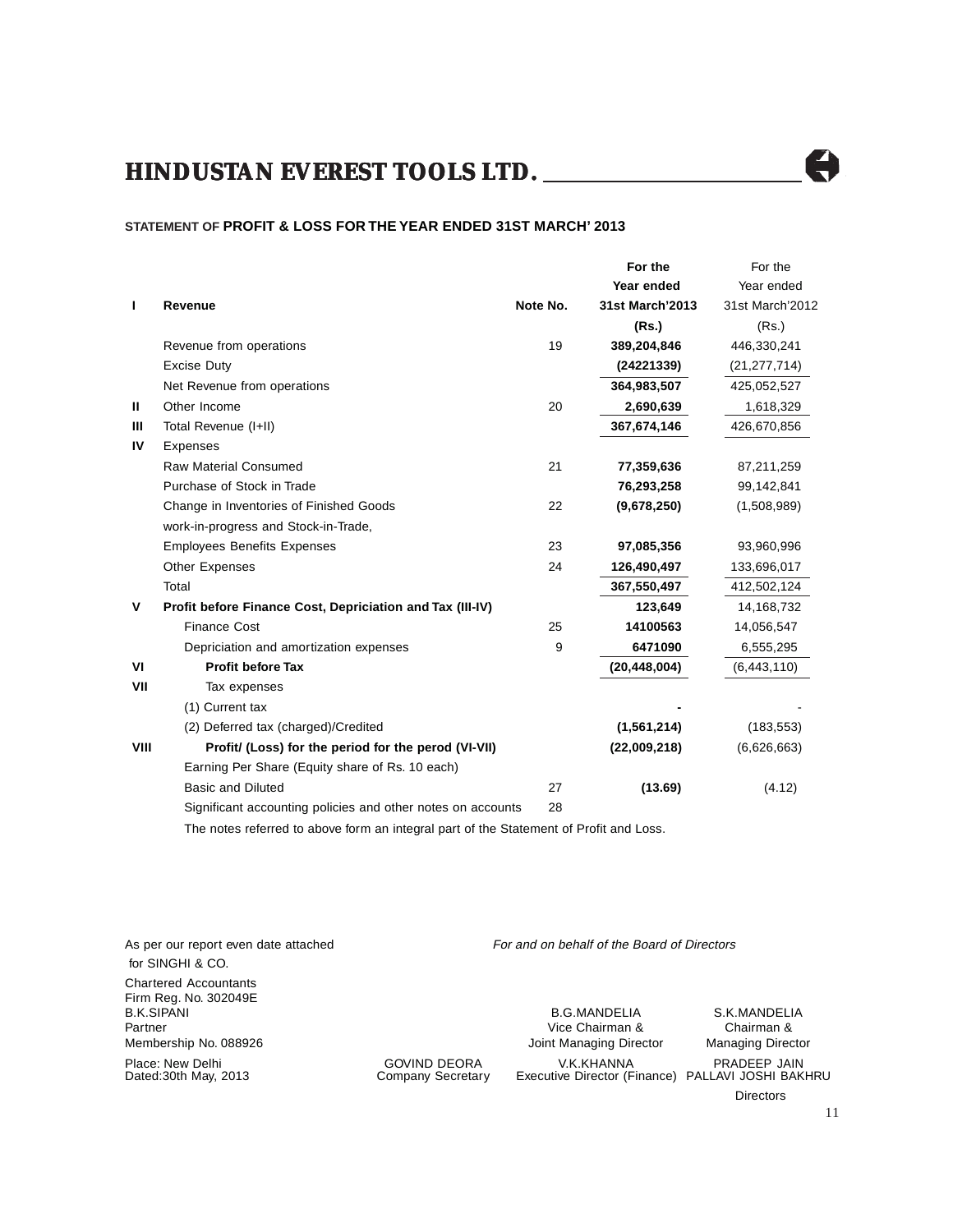A

#### **CASH FLOW STATEMENT FOR THE YEAR ENDED 31ST MARCH'2013**

|    | <b>Particulars</b>                                                             | <b>Current Year</b> | Previous Year |
|----|--------------------------------------------------------------------------------|---------------------|---------------|
|    |                                                                                | (Rs.)               | (Rs.)         |
| Α  | <b>CASH FLOW FROM OPERATING ACTIVITIES</b>                                     |                     |               |
|    | Net Profit/Loss before Tax and extra ordinary items                            | (20, 448, 004)      | (6,443,110)   |
|    | Add: Depreciation                                                              | 6,471,090           | 6,555,295     |
|    | Add: Finance Cost                                                              | 14,100,563          | 14,056,547    |
|    | Add: (Profit)/Loss on sale of fixed Assets                                     | 1,011,547           | 1,421,982     |
|    | Less: Dividend Received                                                        | (19, 824)           | (19, 524)     |
|    | Less: Interest Received                                                        | (125, 174)          | (151, 216)    |
|    | Operating profit before working capital change                                 | 990,198             | 15,419,974    |
|    | Adjustment for:                                                                |                     |               |
|    | Trade & Other Receivables                                                      | 5,274,917           | (1,824,529)   |
|    | Inventories                                                                    | (6,075,207)         | (5,076,310)   |
|    | Trade & Other Payables                                                         | (20, 727, 197)      | 13,153,500    |
|    | <b>Cash Generated from Operations</b>                                          | (20, 537, 289)      | 21,672,635    |
|    | Less: Direct Tax (Paid)/Refund                                                 | 6,153               | (16, 261)     |
|    | Net cash from/(used in) operating activities                                   | (20, 531, 136)      | 21,656,374    |
|    |                                                                                |                     |               |
| B. | <b>CASH FLOW FROM INVESTMENT ACTIVITIES</b><br><b>Purchase of Fixed Assets</b> | (8,689,522)         | (7,052,141)   |
|    | Sale of Fixed Assets                                                           | 515,334             | 851,691       |
|    | Movement in Fixed Deposit                                                      | 4,109               | 507           |
|    | Movement in margin money                                                       | 775,000             | (1,500,000)   |
|    | Dividend Received                                                              | 19,824              | 19,524        |
|    | Interest Received                                                              | 332,738             | 151,216       |
|    | Net Cash Flow from investing activities                                        | (7,042,517)         | (7,529,203)   |
|    |                                                                                |                     |               |
|    | <b>C CASH FLOW FROM FINANCING ACTIVITIES</b>                                   |                     |               |
|    | Proceeds from Long Term Borrowings (Net)                                       | 6,830,039           | 61,392,475    |
|    | Proceeds from short Term borrowings (Net)                                      | 33,504,066          | 78,532,229    |
|    | Finance Cost                                                                   | (13, 470, 835)      | (14,046,964)  |
|    | Net Cash from/(used in) Financing Activities                                   | 26,863,270          | 125,877,740   |
|    | Net Cash increase/Decrease in cash & equivalents (A+B+C)                       | (710, 383)          | 140,004,911   |
|    | Cash & Cash Equivalents as at (Opening Balance)                                | 143,164,736         | 3,159,825     |
|    | Cash & Cash Equivalents as at (Closing Balance)                                | 142,454,353         | 143, 164, 736 |
|    | <b>Cash &amp; Cash Equivalents includes</b>                                    |                     |               |
|    | Cash & Cheques in Hand                                                         | 148,285             | 167,956       |
|    | <b>Balance with schedule Banks</b>                                             | 1,786,175           | 2,476,887     |
|    |                                                                                | 1,934,460           | 2,644,843     |
|    | Note: Provisue Yoar figures have been regrouped whereover found                |                     |               |

Note: Previous Year figures have been regrouped, whereever found As per our report of even date attached

Chartered Accountants Firm Reg. No. 302049E B.K.SIPANI B.G.MANDELIA S.K.MANDELIA Partner **Chairman & Chairman & Chairman & Chairman & Chairman &** 

for **SINGHI & CO.** For and on behalf of the Board of Directors

Membership No. 088926 **Managing Director** Joint Managing Director Managing Director Place: New Delhi GOVIND DEORA V.K.KHANNA PRADEEP JAIN Excutive Director (Finance)

Directors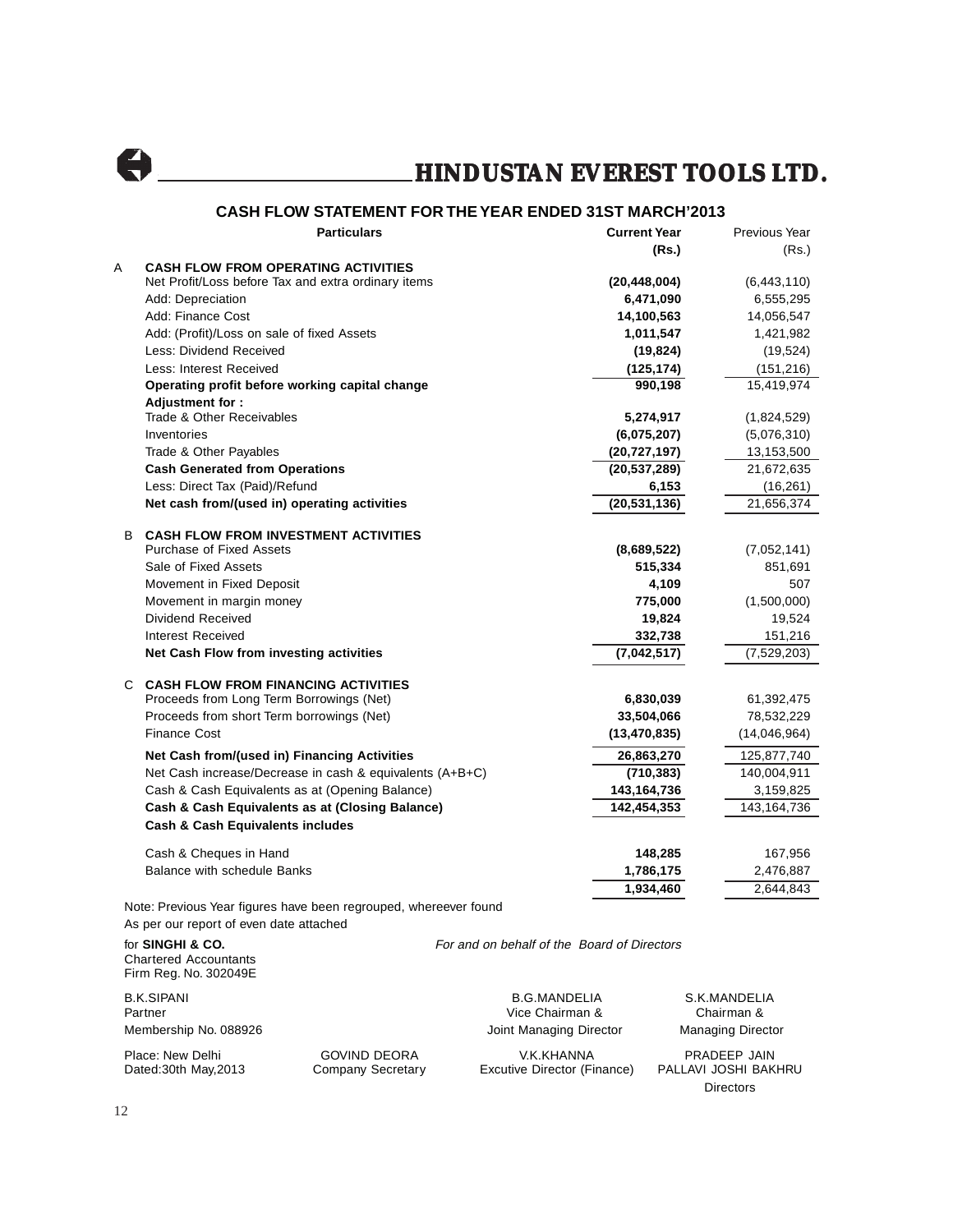

#### **NOTES ANNEXED TO AND FORMING PART OF BALANCE SHEET AS AT 31ST MARCH'13**

|                                                                                   | As at            | As at           |
|-----------------------------------------------------------------------------------|------------------|-----------------|
|                                                                                   | 31st March, 2013 | 31st March.2012 |
|                                                                                   | (Rs.)            | (Rs.)           |
| <b>NOTE 1: SHARE CAPITAL</b>                                                      |                  |                 |
| Authorised:                                                                       |                  |                 |
| 23,00,000 (Previous Year 23,00,000) Equity share of Rs. 10/- each                 | 23,000,000       | 23,000,000      |
| 20,000, (Previous Year 20,000) Redeemable Cumulative                              | 20,00,000        | 20,00,000       |
| Preference Shares of Rs.100/-each.                                                |                  |                 |
|                                                                                   | 25,000,000       | 25,000,000      |
| Issued, Subscribed and Paid-up:                                                   |                  |                 |
| 16,07,200, (Previous Year 16,07,200) Equity Shares of Rs. 10/- each fully paid up | 16,072,000       | 16.072.000      |
|                                                                                   | 16,072,000       | 16,072,000      |
| Notes:                                                                            |                  |                 |

#### (a) **Reconciliation of Shares outstanding at the beginning and at the end of year are given below:**

|                                                           | As at 31/3/2013 |            | As at 31/3/2012 |            |
|-----------------------------------------------------------|-----------------|------------|-----------------|------------|
|                                                           | <b>Numbers</b>  | Rs.        | <b>Numbers</b>  | Rs.        |
| Equity Shares outstanding at the beginning of the year    | 1.607.200       | 16.072.000 | 1.607.200       | 16,072,000 |
| Add: Equity Shares Issued during the year                 |                 |            | ٠               |            |
| Less: Equity Shares bought back/ redeemed during the year | -               |            |                 |            |
| Equity Shares outstanding at the end of the year          | 1,607,200       | 16,072,000 | 1.607.200       | 16,072,000 |

(b) Details of shareholder holding more than 5% of the company as on reporting date are given below:

|                                   | As at 31/3/2013 | As at 31/3/2012 |                                     |        |
|-----------------------------------|-----------------|-----------------|-------------------------------------|--------|
| Name of the Shareholder           | No. of Shares   |                 | Percentage No. of Shares Percentage |        |
| M/S Mandelia Investment Pvt. Ltd. | 830.917         | 51.59%          | 784.259                             | 48.80% |
| M/S Transparent Agro Pvt. Ltd.    | 89.990          | 5.60%           | 89.990                              | 5.60%  |

(c) Right attached to Equity Shares: The company has one class of equity shares having a par value of Rs.10 per share. Each shareholder is eligible for one vote per share held. The dividend proposed by the Board of Directors is subject to the approval of the shareholders in the ensuing Annual General Meeting, except in case of interim dividend. In the event of liquidation, the equity shareholders are eligible to receive the remaining assets of the Company after distribution of all preferential amounts, in proportion to their shareholding.

|            |                                                                                          | As at<br>31st March, 2013<br>(Rs.) | As at<br>31st March, 2012<br>(Rs.) |
|------------|------------------------------------------------------------------------------------------|------------------------------------|------------------------------------|
|            | <b>NOTE 2: RESERVES AND SURPLUS</b>                                                      |                                    |                                    |
| (a)<br>(b) | <b>Capital Reserve:</b><br>Opening Balance<br><b>Revaluation of Fixed Assets Reserve</b> | 752,400                            | 752,400                            |
|            | Opening Balance                                                                          | 1,471,751                          | 1,471,751                          |
| ( C) -     | <b>Share Premium Account</b><br>Opening Balance                                          | 7,328,000                          | 7,328,000                          |
| (d)        | <b>General Reserve</b><br>Opening Balanace                                               | 15,007,280                         | 21,633,943                         |
|            | Less: Profit/(Loss) for the year as per Profit and Loss Statement                        | (22,009,218)                       | (6,626,663)                        |
|            |                                                                                          | 2,550,213                          | 15,007,280                         |
|            | Total (a+b+c+d)                                                                          | 2,550,213                          | 24,559,431                         |
|            |                                                                                          |                                    |                                    |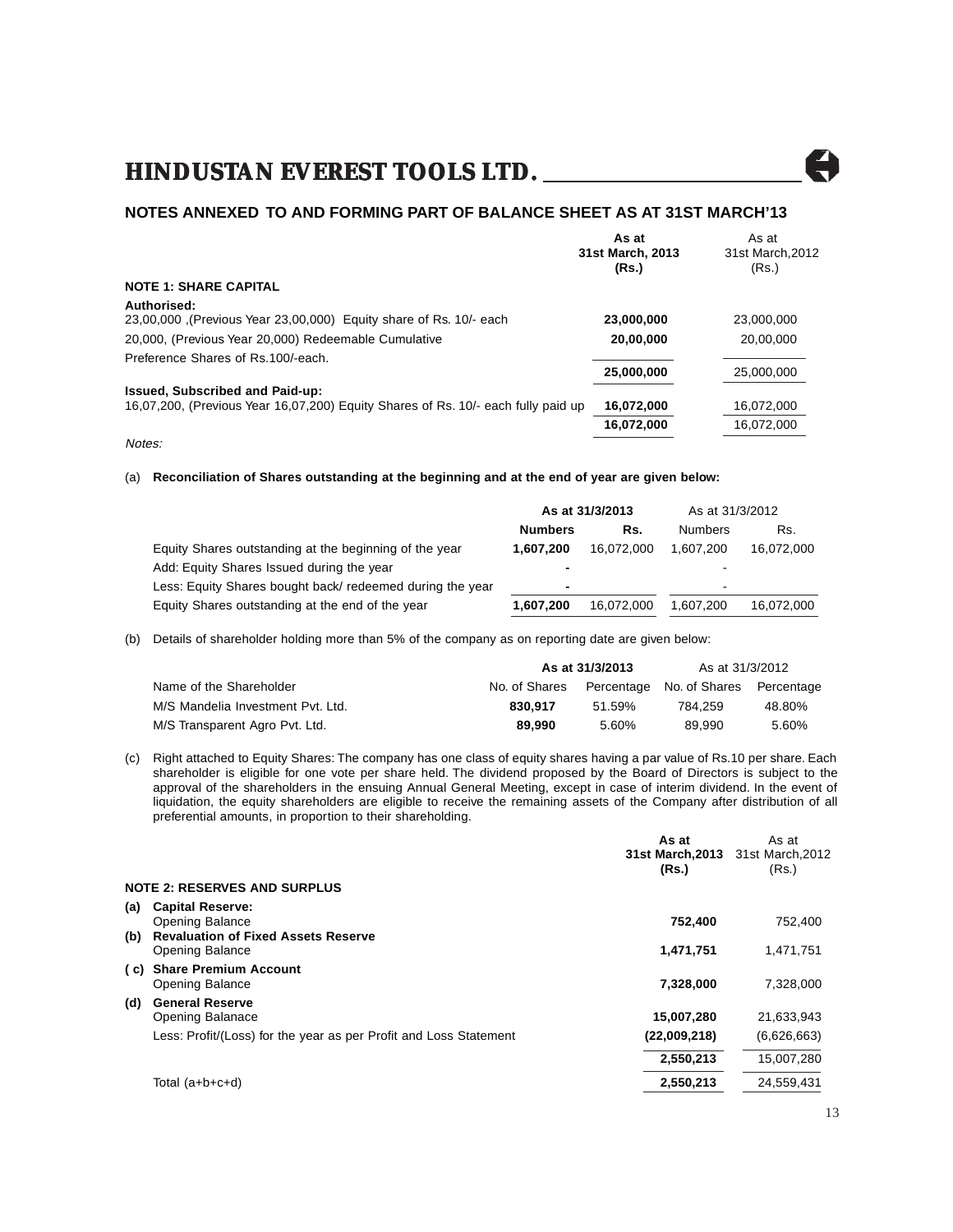

#### **NOTE 3 : LONG TERM BORROWINGS**

|       |                                                                                                                             | Ref. |            | <b>Non Current Portion</b> | <b>Current Maturities</b>                          |                  |
|-------|-----------------------------------------------------------------------------------------------------------------------------|------|------------|----------------------------|----------------------------------------------------|------------------|
|       |                                                                                                                             |      | As at      | As at                      | As at                                              | As at            |
|       |                                                                                                                             |      |            |                            | 31st March' 2013 31st March' 2012 31st March' 2013 | 31st March' 2012 |
|       |                                                                                                                             |      | (Rs.)      | (Rs.)                      | (Rs.)                                              | (Rs.)            |
| (i)   | <b>Secured</b>                                                                                                              | 3.1  |            |                            |                                                    |                  |
|       | Term loan from a bank                                                                                                       |      | 2,400,000  | 1,252,553                  | 2,470,064                                          | 1,672,000        |
|       | Working Capital Term Loan                                                                                                   |      |            |                            |                                                    | 1,217,223        |
|       | Vehicle Ioan from Bank                                                                                                      |      | 2,467,539  | 1,988,060                  | 2,152,892                                          | 1,137,331        |
|       | Total (i)                                                                                                                   |      | 4,867,539  | 3,240,613                  | 4,622,956                                          | 4,026,554        |
| (ii)  | <b>Unsecured</b><br>Loan from Managing Director &<br>Joint Managing Director<br>& their associates.<br>(Interest free Loan) | 28.8 | 49,705,466 | 53,151,862                 |                                                    |                  |
|       | Loan from a Body Corporate                                                                                                  |      | 5,000,000  | 5,000,000                  |                                                    |                  |
|       | Total (ii)                                                                                                                  |      | 54,705,466 | 58,151,862                 |                                                    |                  |
|       | Total $(i) + (ii)$                                                                                                          |      | 59,573,005 | 61,392,475                 | 4,622,956                                          | 4,026,554        |
| (iii) | Amount disclosed under the head<br>"Other Current Liabilities"                                                              |      |            |                            | (4,622,956)                                        | (4,026,554)      |
|       | Total (iii)                                                                                                                 |      | 59,573,005 | 61,392,475                 |                                                    |                  |

3.1 (a) Secured against Land, Building and Plant & Machinery and other immovable & movable fixed assets of the Company. These Loans further secured by personal gurantees of Chairman & Managing Director of the company.

(b) (i) Term Loan from a bank carrying interest rate (BPLR(10.20%) +5.25%) and payable in quarterly installment of Rs. 7,18,000/-.

(c) Vehicle loan from a bank secured by hypothecation of vehicles financed and carries interest rate of 10.50% to 12.50% per annum. Payable in 6-36 equal monthly instalment beginning with April'2012.

#### **NOTE 4: PROVISIONS**

|                |                                  |            | As at            | As at            | As at            | As at            |
|----------------|----------------------------------|------------|------------------|------------------|------------------|------------------|
|                |                                  | Ref.       | 31st March' 2013 | 31st March' 2012 | 31st March' 2013 | 31st March' 2012 |
|                | Provision for employees benefits |            | (Rs.)            | (Rs.)            | (Rs.)            | (Rs.)            |
| $\blacksquare$ | Gratuity                         | Note: 28.7 | 10.984.486       | 12,660,259       | 4,170,817        | 3,290,400        |
| $\sim$         | Accrued Leave                    |            | 1,500,682        | 1.586.792        | 630,749          | 624,449          |
|                | Provision for Wealth Tax         |            |                  |                  | 84.706           | 36,328           |
|                | Total                            |            | 12,485,168       | 14,247,051       | 4,886,272        | 3,951,177        |
|                |                                  |            |                  |                  |                  |                  |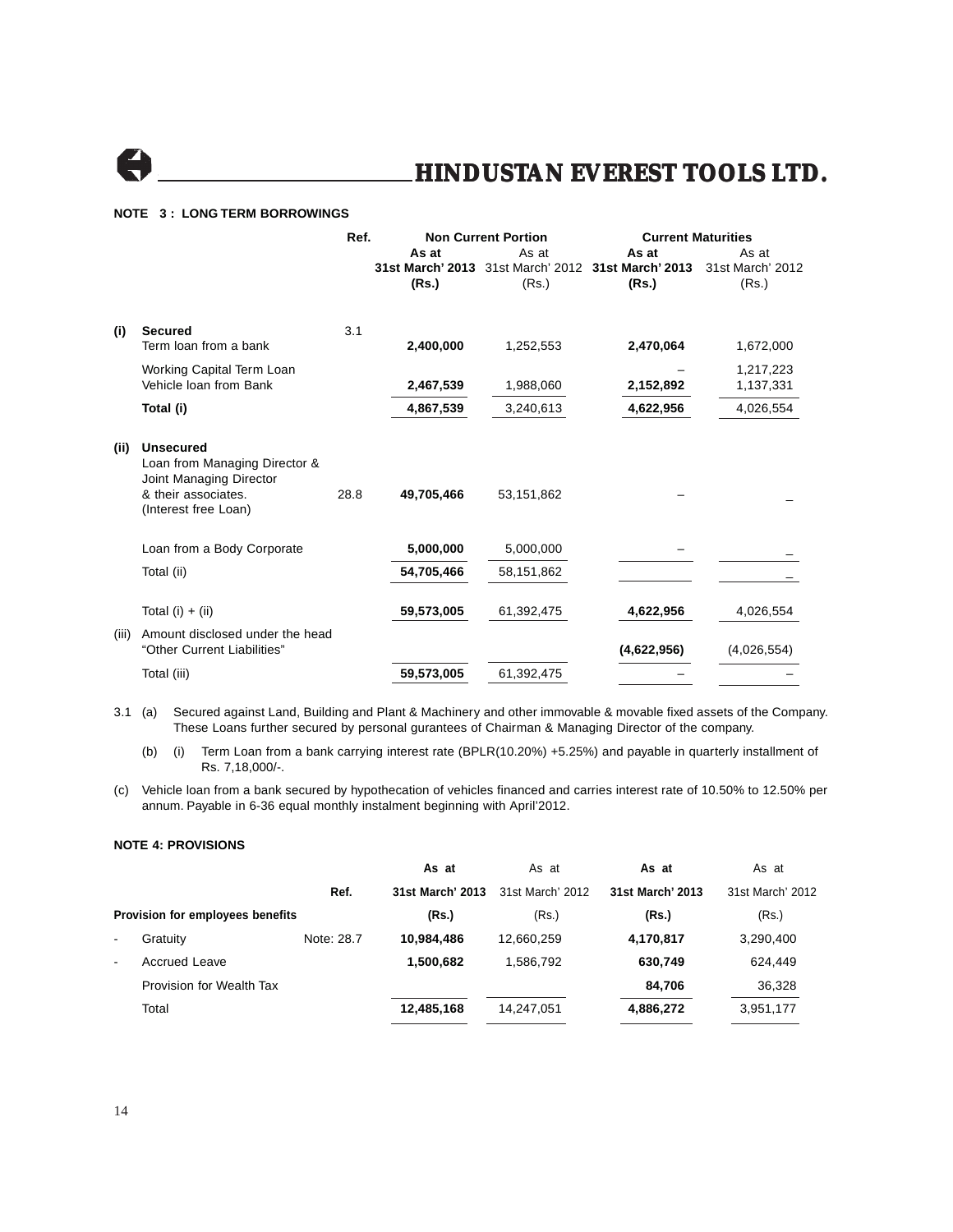

#### **Nature of security**

Packing/Cash Credit Limits from Bank secured by hypothecation of Raw Material Stores, Tools & Dies (not forming part of Plant & Machinery) Finished Goods, Work-in-progress, Bill of lading and /or Goods-in-course of clearance or in transit & First Charge on Movable/Immovable Assets of the Company other than those having exclusive charge.These Loans further secured by personal guarantees of Chairman & Managing Director of the company.

#### **NOTE-7: TRADE PAYABLE**

| Sundry Creditors for goods & services | 7.1 & 7.2 | 62.034.438 | 78.235.357 |
|---------------------------------------|-----------|------------|------------|
|                                       |           | 62.034.438 | 78.235.357 |

7.1 The company has not received any Intimation from any of its suppliers regarding their status under the Micro Small Medium Enterprises Act and hence disclosures, relating to amounts unpaid as at the year end along with interest if any payable as required under the said Act have not been given.

7.2 Trade Payables are subject to reconcelation & confirmations.

#### **NOTE-8: OTHER CURRENT LIABILITIES**

| Advance from & Credit balance of Customers | 3,779,721<br>25,202,959 | 5,720,910<br>29,563,320 |
|--------------------------------------------|-------------------------|-------------------------|
|                                            |                         |                         |
| <b>Statutory Dues Payable</b>              | 7,462,987               | 7,037,826               |
| Employee Emoluments etc.                   | 7,627,567               | 11,698,030              |
| Interest accrued & due on Borrowings       | 1,709,728               | 1,080,000               |
| Current maturities of long term debt       | 4,622,956               | 4,026,554               |

A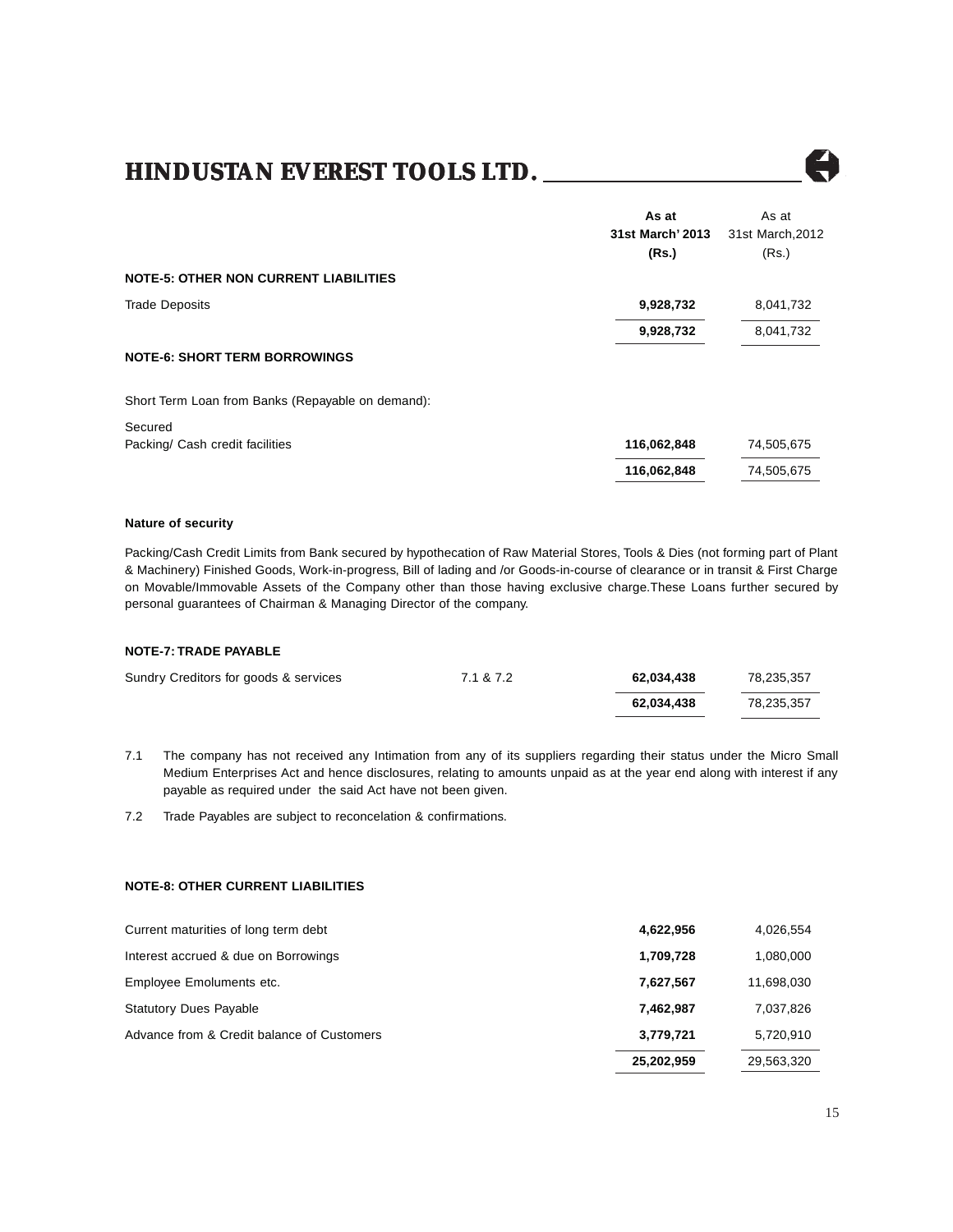| NOTE-9: FIXED ASSETS -TANGIBLE ASSETS |                   |           |             |                   |                |                     |                        |                       |                |                |
|---------------------------------------|-------------------|-----------|-------------|-------------------|----------------|---------------------|------------------------|-----------------------|----------------|----------------|
|                                       |                   |           | CROSS BLOCK |                   |                | <b>DEPRECIATION</b> |                        |                       |                | NET BLOCK      |
| Discription of Assets                 | Cost as at        | Additions | Less Sale/  | <b>Total Cost</b> | Upto           | Provided            |                        | Less Sale/ Total upto | As at          | As at          |
|                                       | $-04 - 12$<br>5   |           | Adjustments | $31 - 03 - 13$    | $31 - 03 - 12$ |                     | During the Adjustments | $31 - 03 - 13$        | $31 - 03 - 13$ | $31 - 03 - 12$ |
| -Tangible Assets                      | (R <sub>S</sub> ) | (Rs.)     | (Rs.)       | (Rs.)             | (Rs.)          | Year (Rs.)          | (Rs.)                  | (Rs.)                 | (Rs.)          | (Rs.)          |
| Land (Free Hold)**                    | 1871600           | 0         |             | 1871600           | 0              | 0                   |                        | 0                     | 1871600        | 1871600        |
| Building                              | 22522204          | 17979     |             | 22540183          | 11064862       | 373685              |                        | 11438547              | 11101636       | 11457341       |
| Plant & Equipments                    | 123702029         | 2044625   |             | 125746654         | 90159981       | 3029829             |                        | 93189810              | 32556844       | 33542049       |
| Laboratory Apparatus                  | 231939            | 0         |             | 231939            | 225299         | 432                 |                        | 225731                | 6208           | 6640           |
| Jigs & Fixture*                       | 1589213           |           |             | 1589213           | 1522225        | $\circ$             |                        | 1522225               | 66988          | 66988          |
| Motor Vehicle & Cycles                | 18623534          | 5227225   | 3557496     | 20293263          | 8417882        | 1771877             | 2052376                | 8137383               | 12155880       | 10205658       |
| Electric Installations                | 6390411           | 406534    |             | 6796945           | 5335478        | 103521              |                        | 5438999               | 1357946        | 1054933        |
| Tubewell & Water Supply               |                   |           |             |                   |                |                     |                        |                       |                |                |
| Installation                          | 674084            | 0         |             | 674084            | 362892         | 14060               |                        | 376952                | 297132         | 311191         |
| Furniture & Fixture                   | 4808634           | 245500    |             | 5054134           | 2928162        | 187345              |                        | 3115507               | 1938627        | 1880475        |
| Air Conditioner                       | 3833067           | 331114    |             | 4164181           | 1547444        | 384674              |                        | 1932118               | 2232063        | 947060         |
| Computers                             | 6406142           | 400425    |             | 6806567           | 4834335        | 467105              |                        | 5301440               | 1505127        | 2055003        |
| Other Office Equipments               | 587871<br>8       | 417948    | 23105       | 9982714           | 7137629        | 133999              | 1344                   | 7270284               | 2712430        | 3305603        |
| Fire Extiguisher                      | 88759             |           |             | 188759            | 148784         | 3025                |                        | 151809                | 36950          | 39975          |
| Weigh Bridge                          | 336238            |           |             | 336238            | 315001         | 1538                |                        | 316539                | 19699          | 21237          |
| Total                                 | 200765725         | 9091350   |             | 3580601 206276474 | 133999974      | 6471090             | 2053720                | 138417344             | 67859130       | 66765753       |
| Previous Year                         | 198680663         | 6650313   |             | 4565251 200765725 | 129736255      | 6555295             |                        | 2291578 133999972     | 66765753       |                |

1054933

10205658

6640 66988

33542049

1880475

311191

947060

2055003 3305603 39975 21237

66765753

66765753

\*includes Rs. 14,71,751/- added on account of revalution done in one of the previous years. \*\*includes Rs. 14,71,751/- added on account of revalution done in one of the previous years.\*As certified and valued by the Management. \*As certified and valued by the Management .

### **HINDUSTAN EVEREST TOOLS LTD.**



As at  $31 - 03 - 12$   $(Rs.)$ 

1871600

16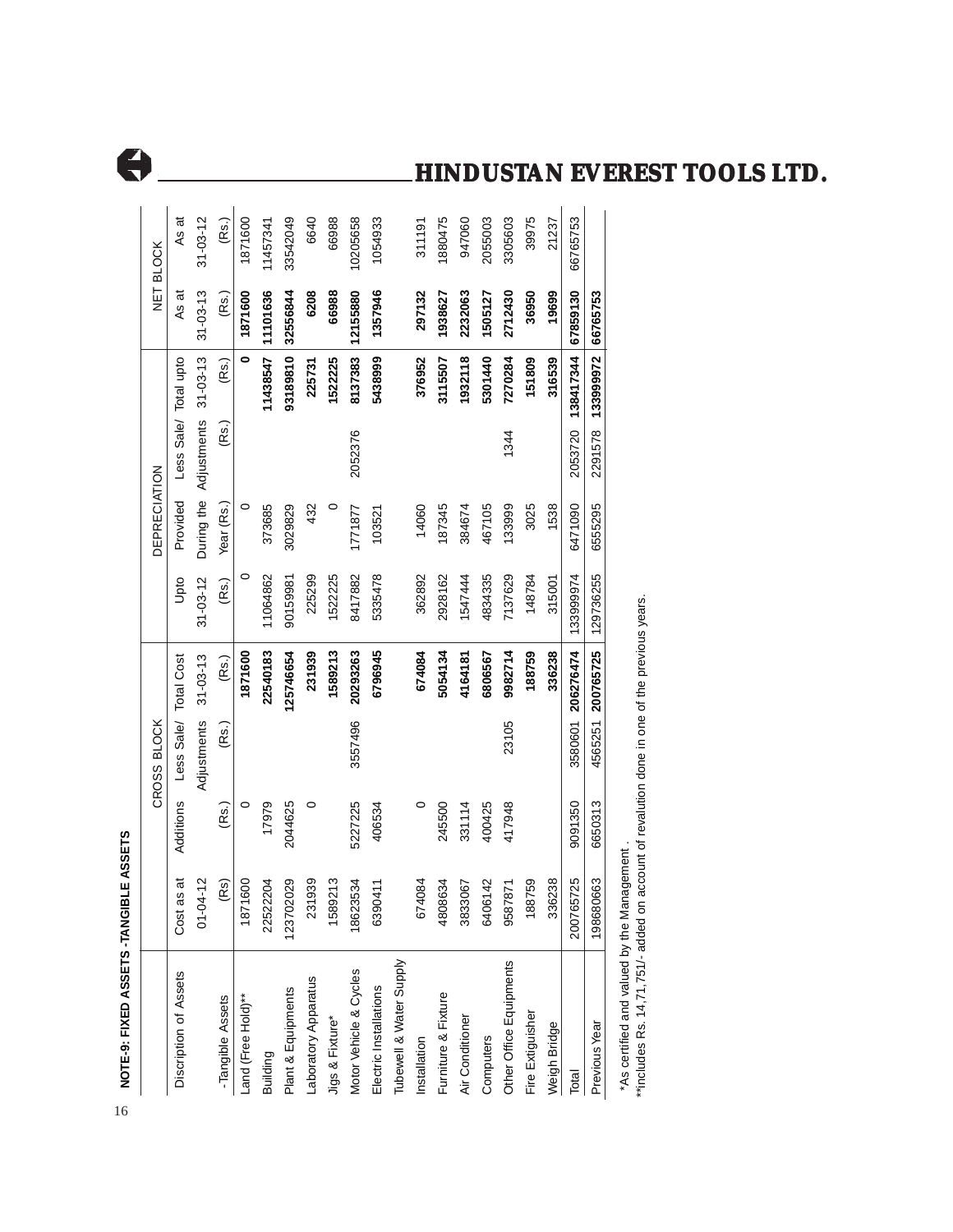

|                                                                                                       |      | As at<br>31st March' 2013<br>(Rs.) | As at<br>31st March, 2012<br>(Rs.) |
|-------------------------------------------------------------------------------------------------------|------|------------------------------------|------------------------------------|
| <b>NOTE-10: NON CURRENT INVESTMENTS</b><br>(Valued at lower of cost or Fair vale) (Other than trade.) |      |                                    |                                    |
| Fully paid up Equity Shares                                                                           |      |                                    |                                    |
| <b>Quoted (At Cost)</b>                                                                               |      |                                    |                                    |
| 1754 (Previous Year 1754 shares) of Rs. 10 each                                                       |      |                                    |                                    |
| M/S Jay Shree Tea & Industries Ltd                                                                    | 10.1 | 150,099                            | 150,099                            |
| 6000 (Previous Year 6000 shares) of                                                                   |      |                                    |                                    |
| Rs. 1 each M/S Hindalco Industries Ltd                                                                |      | 532,550                            | 532,550                            |
| <b>Unquoted (At Cost)</b><br>4000 (Previous Year 4000 shares) of Rs. 10 each                          |      |                                    |                                    |
| M/S Bharat Commerce & Industries Ltd                                                                  |      | 121,404                            | 121,404                            |
|                                                                                                       |      | 804.053                            | 804,053                            |
| Less: Provision for diminution In value of long Term Investment                                       |      | 121,404                            | 121,404                            |
|                                                                                                       |      | 682.649                            | 682,649                            |
| Aggregate Book Value of Quoted investment                                                             |      | 682,649                            | 682,649                            |
| Aggregate amount of Unquoted investment                                                               |      | 121,404                            | 121,404                            |
| Aggregate Market Value of Quoted investment                                                           |      | 699,230                            | 793,278                            |
| 10.1 877 equity shares of '10/- each received as bonus shares in earlier year                         |      |                                    |                                    |
| <b>NOTE 11: Deferred Tax Assets</b>                                                                   |      |                                    |                                    |
| On Unabsorbed Depreciation                                                                            | 11.1 | 8,934,319                          | 8,828,263                          |
| On Retirement Benefits                                                                                |      | 4,050,813                          | 5,612,027                          |
|                                                                                                       |      | 12,985,132                         | 14,440,290                         |
| <b>Less Deferred Tax Liabilities</b>                                                                  |      |                                    |                                    |
| On Depreciation                                                                                       |      | 8,934,319                          | 8,828,263                          |
| Net Deferred Tax Assets                                                                               |      | 4,050,813                          | 5,612,027                          |
|                                                                                                       |      |                                    |                                    |

11.1 Deferred tax assets on unabsorbed depreciation has been recognised to the extent deferred tax liability on timing difference of depriciation provided , the reversal of which will result in sufficient income.

#### **NOTE-12: LONG TERM LOANS & ADVANCES**

|                                                     |      | As at            | As at            |
|-----------------------------------------------------|------|------------------|------------------|
|                                                     | Ref. | 31st March, 2013 | 31st March, 2012 |
|                                                     |      | (Rs.)            | (Rs.)            |
| Unsecured, Considered Good                          |      |                  |                  |
| Deposit with Govt. Department                       |      | 2,032,530        | 2,032,530        |
| Deposit with others                                 |      | 2,383,276        | 2,056,020        |
|                                                     |      | 4,415,806        | 4,088,550        |
| <b>NOTE-13: INVENTORIES</b>                         | 28.1 |                  |                  |
| (As taken. Valued and certified by the management)  |      |                  |                  |
| <b>Raw Materials</b>                                |      | 10,519,275       | 16,084,490       |
| Work-in-Progress (Hand Tools)                       |      | 21,898,219       | 22,069,154       |
| <b>Finished Goods</b>                               |      | 80,215,101       | 67,250,371       |
| Stock in trade                                      |      | 17,761,736       | 21,633,482       |
| Stores, Spare Parts, Tools & Accessories etc.       |      | 32,768,967       | 30,806,795       |
| (includes dies '7905864/-(previous Year '8025043/-) |      |                  |                  |
| Others (Steel Scrap)                                |      | 1,466,250        | 710,049          |
|                                                     |      | 164,629,548      | 158,554,341      |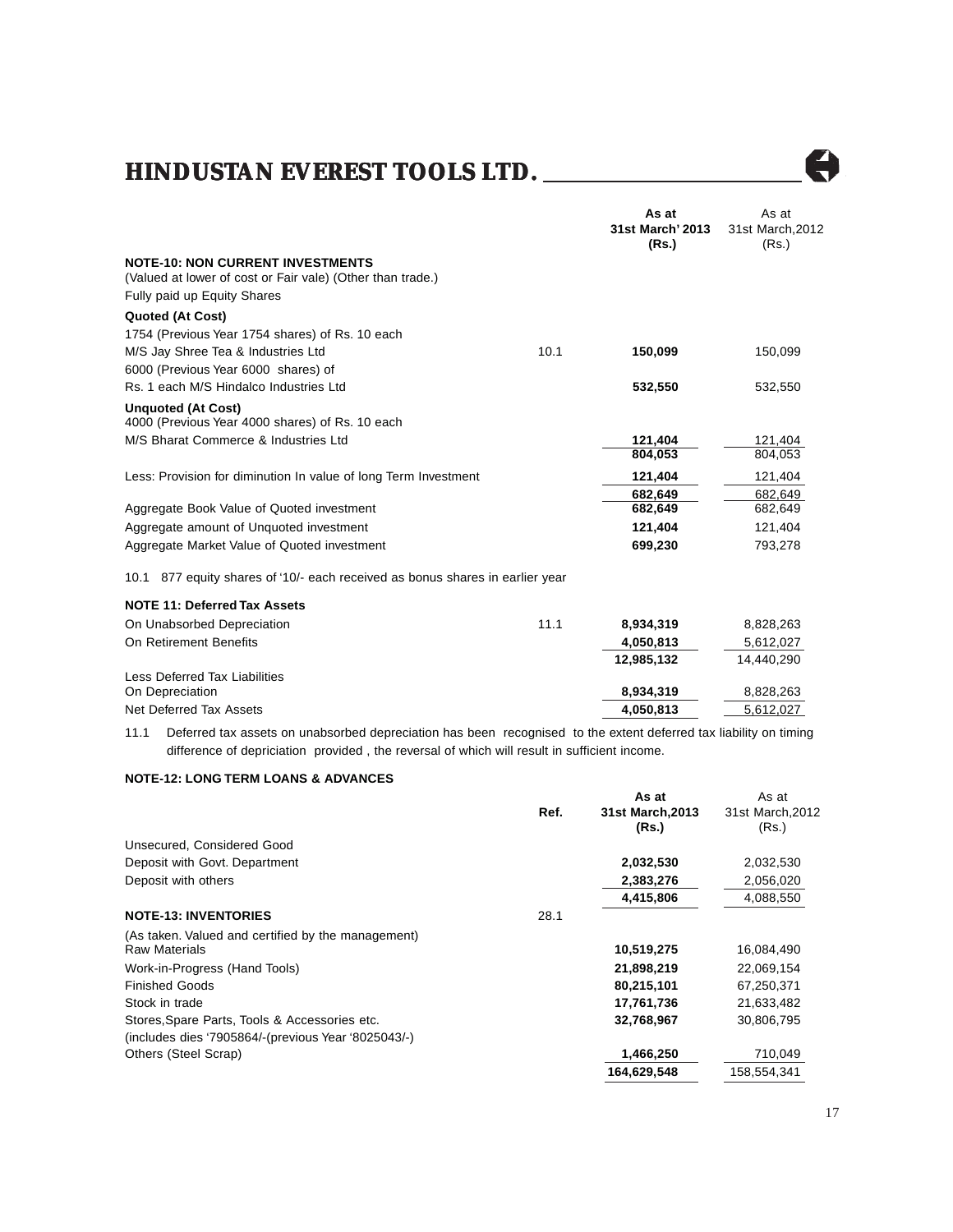|                                |                                                                                                                                                                                                                                            |      | As at                                      | As at       |
|--------------------------------|--------------------------------------------------------------------------------------------------------------------------------------------------------------------------------------------------------------------------------------------|------|--------------------------------------------|-------------|
|                                |                                                                                                                                                                                                                                            | Ref. | 31st March, 2013 31st March, 2012<br>(Rs.) | (Rs.)       |
|                                | <b>NOTE-14: TRADE RECEIVABLE</b><br>(Considered good unless otherwise stated)                                                                                                                                                              | 14.1 |                                            |             |
|                                | Debts exceeding six months from due date:                                                                                                                                                                                                  |      |                                            |             |
| Considered good                |                                                                                                                                                                                                                                            |      | 17,401,060                                 | 11,877,447  |
|                                | <b>Considered Doubtful</b>                                                                                                                                                                                                                 |      | 2,212,724                                  | 1,423,144   |
|                                |                                                                                                                                                                                                                                            |      | 19,613,784                                 | 13,300,591  |
|                                | Less: Provision for doubtful debts.                                                                                                                                                                                                        |      | 2,212,724                                  | (1,423,144) |
| <b>Other Debts</b>             |                                                                                                                                                                                                                                            |      | 17,401,060                                 | 11,877,447  |
| Considered good                |                                                                                                                                                                                                                                            |      | 35,227,110                                 | 46,339,004  |
| 14.1<br>(a)<br>(b)<br>(c)      | Trade Receivables become due on the date of Invoice.<br>Export Debts are not covered by any hedge instrument<br>or otherwise Rs. 5540660/-(previous year Rs.11079567/-)<br>Trade Receivables are subject to reconciliation & confirmation. |      | 52,628,170                                 | 58,216,451  |
|                                | <b>NOTE-15: CASH &amp; BANK BALANCES</b>                                                                                                                                                                                                   |      |                                            |             |
|                                | <b>Cash &amp; Cash Equivalent</b>                                                                                                                                                                                                          |      | 148,285                                    | 167,956     |
|                                | Cash & Cheques in hand (As certified)                                                                                                                                                                                                      |      | 1,786,175                                  | 2,476,887   |
| in Current Account             |                                                                                                                                                                                                                                            |      | 1,934,460                                  | 2,644,843   |
|                                | <b>Earmarked balances with banks</b>                                                                                                                                                                                                       |      |                                            |             |
|                                | Fixed Deposit (Maturity Beyond 90 Days from deposit date)                                                                                                                                                                                  | 15.1 | 190,000                                    | 194,109     |
| in Saving Account              |                                                                                                                                                                                                                                            |      | 8,000                                      | 8,000       |
|                                | Balances with bank to the extent held as margin money                                                                                                                                                                                      |      | 1,475,000                                  | 2,250,000   |
| 15.1                           | Pledged with Centeral Excise Authorities                                                                                                                                                                                                   |      | 3,607,460                                  | 5,096,952   |
| <b>Considered Good</b>         | <b>NOTE-16: SHORT TERM LOANS &amp; ADVANCES</b><br>(Unsecured, Considered Good unless otherwise stated)                                                                                                                                    | 16.1 |                                            |             |
| Pre-paid Expenses              |                                                                                                                                                                                                                                            |      | 962,781                                    | 688,797     |
|                                | <b>Advances to Suppliers</b>                                                                                                                                                                                                               |      | 4,925,416                                  | 4,300,089   |
|                                | Advances to Employee-                                                                                                                                                                                                                      |      | 1,345,989                                  | 912,799     |
|                                | Advance Tax /Tax deducted at source                                                                                                                                                                                                        |      | 127,453                                    | 133,606     |
|                                | <b>Balance with Excise Authorities</b>                                                                                                                                                                                                     |      | 624,033                                    | 598,528     |
| Total (a)                      |                                                                                                                                                                                                                                            |      | 7,985,672                                  | 6,633,819   |
|                                | <b>Considered doubtful</b>                                                                                                                                                                                                                 |      |                                            |             |
|                                | Advances to Suppliers                                                                                                                                                                                                                      |      | 385,203                                    | 385,203     |
|                                | Less: Provision for doubtful                                                                                                                                                                                                               |      | (385, 203)                                 | (385, 203)  |
| Total (b)<br>Total $(a) + (b)$ |                                                                                                                                                                                                                                            |      | 7,985,672                                  | 6,633,819   |
|                                |                                                                                                                                                                                                                                            |      |                                            |             |

16.1 Advance to suppliers are subject to reconciliation and confirmation.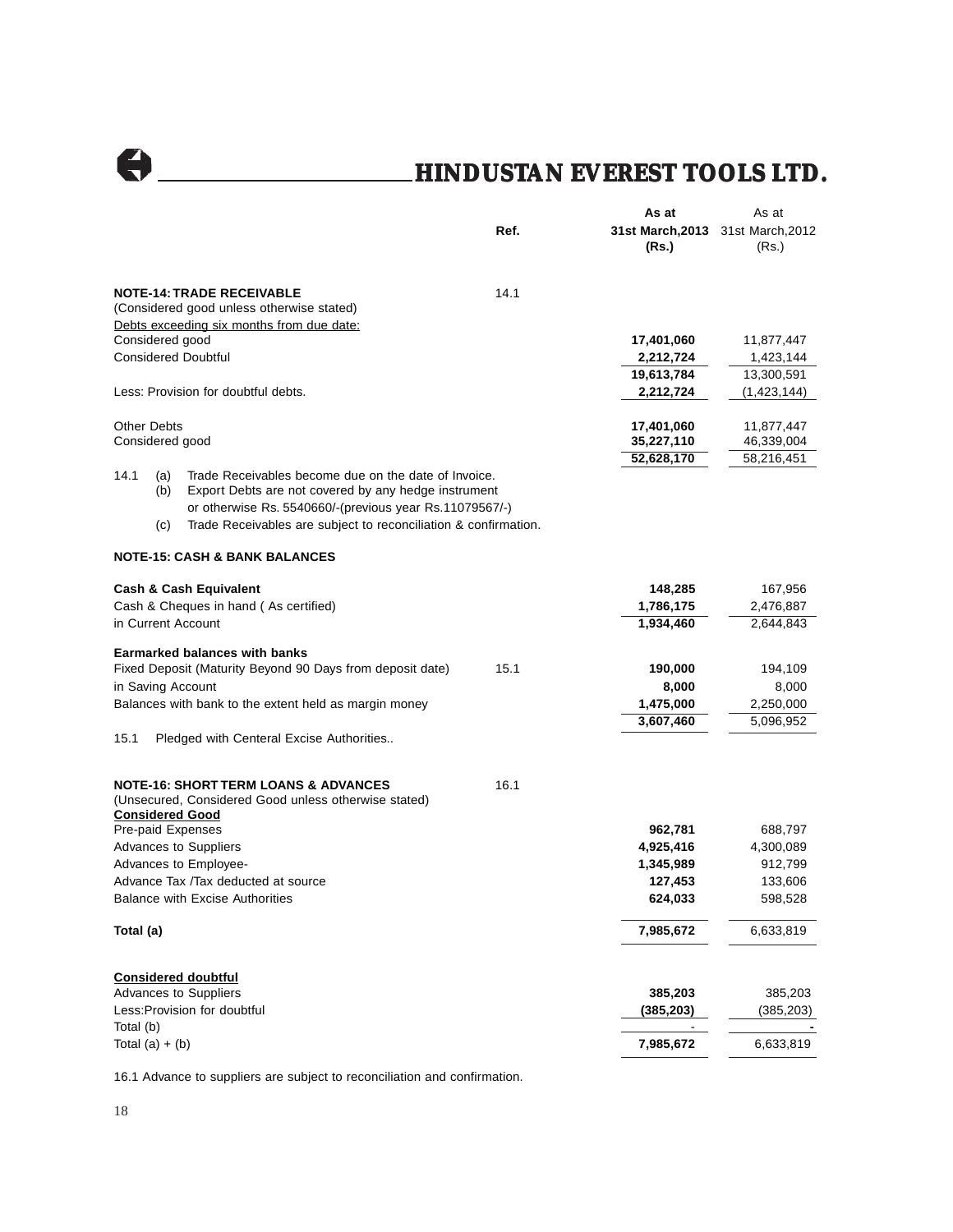

Å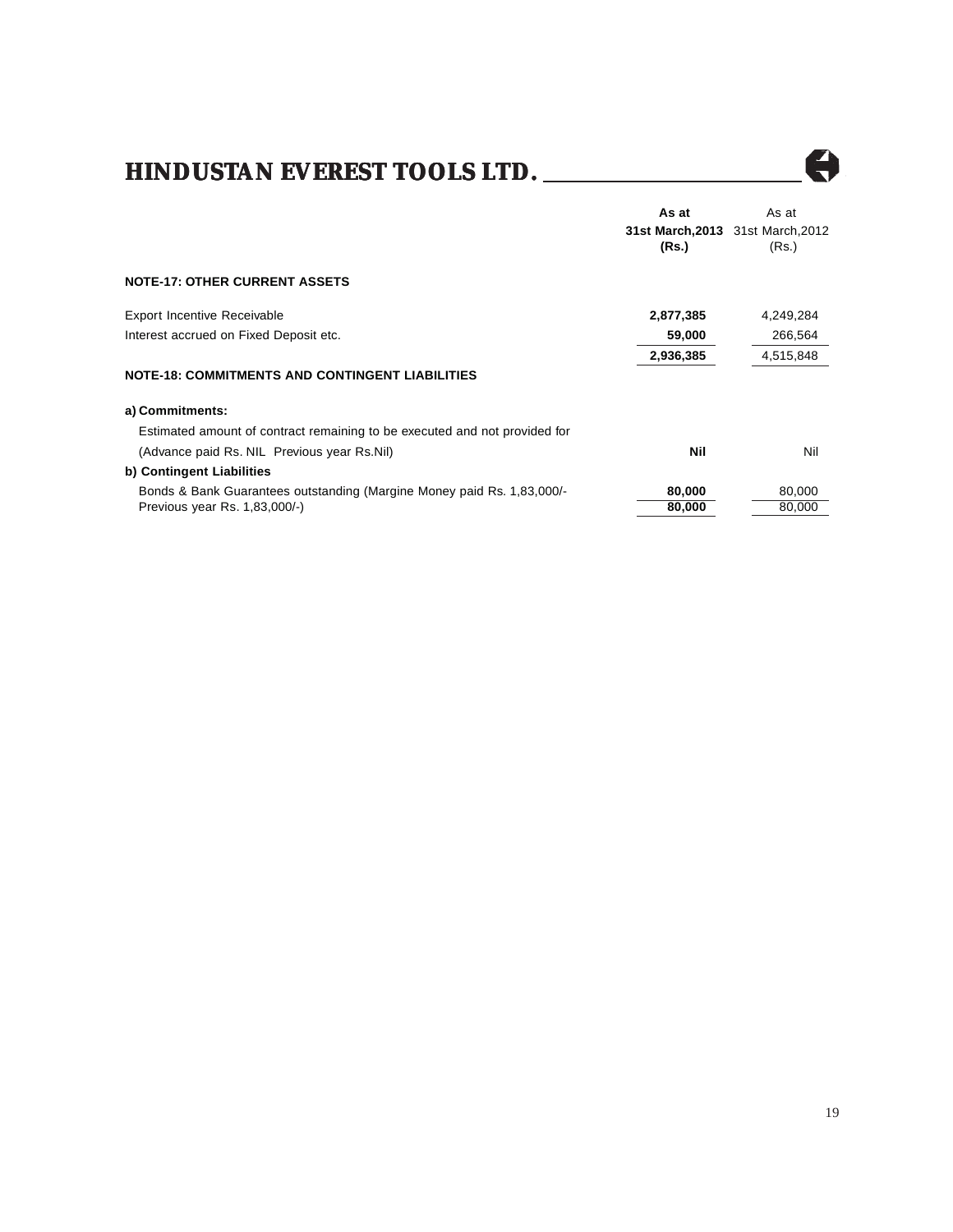

#### **NOTES ANNEXED TO AND FORMING PART OF PROFIT AND LOSS STATEMENT FOR THE YEAR ENDED 31ST MARCH'2013.**

|                                                                   | For the<br>Year ended<br>31st March' 2013<br>(Rs.) | For the<br>Year ended<br>31st March' 2012<br>(Rs.) |
|-------------------------------------------------------------------|----------------------------------------------------|----------------------------------------------------|
| <b>NOTE-19 REVENUE FROM OPERATIONS</b>                            |                                                    |                                                    |
| Sales (Hand Tools)<br><b>Export Sales</b>                         |                                                    |                                                    |
| Domestic Sales                                                    | 151,885,655<br>215,571,619                         | 181,361,565<br>236,242,256                         |
| <b>Other Operating Revenue</b>                                    |                                                    |                                                    |
| - Export Incentives                                               | 13,398,206                                         | 18,927,833                                         |
| - Scrap Sale                                                      | 8,349,366                                          | 9,798,587                                          |
| <b>Gross Revenue from Operations</b>                              | 389,204,846                                        | 446,330,241                                        |
| <b>NOTE-20: OTHER INCOME</b>                                      |                                                    |                                                    |
| Miscellaneous Income                                              |                                                    | 20                                                 |
| <b>Interest Received</b>                                          | 125,174                                            | 151,216                                            |
| Dividend Received                                                 | 19,824                                             | 19,524                                             |
| Liability no longer required written back.                        | 29,950                                             |                                                    |
| Exchange Rate Difference                                          | 2,402,491                                          | 1,271,449                                          |
| Freight Subsidy<br><b>Rent Received</b>                           | 113,200                                            | 176,120                                            |
|                                                                   | 2,690,639                                          | 1,618,329                                          |
| <b>NOTE-21: Raw Material Consumed</b>                             |                                                    |                                                    |
| Steel                                                             | 65,123,758                                         | 71,073,230                                         |
| Components                                                        | 7,224,892                                          | 9,244,626                                          |
| Nickel                                                            | 3,144,064                                          | 5,678,092                                          |
| Others                                                            | 1,866,922                                          | 1,215,311                                          |
|                                                                   | 77,359,636                                         | 87,211,259                                         |
| <b>NOTE-22: CHANGE IN INVENTORIES</b>                             |                                                    |                                                    |
| Inventories at the end of the year                                |                                                    |                                                    |
| <b>Finished Goods</b>                                             | 80,215,101                                         | 67,250,371                                         |
| Stock in Trade                                                    | 17,761,736                                         | 21,633,482                                         |
| Work-in-Progress (Hand Tools)                                     | 21,898,219                                         | 22,069,154                                         |
| Others (Steel Scrap)                                              | 1,466,250                                          | 710,049                                            |
|                                                                   | 121,341,306                                        | 111,663,056                                        |
| Inventories at the beginning of the year<br><b>Finished Goods</b> |                                                    |                                                    |
| <b>Trading Goods</b>                                              | 67,250,371<br>21,633,482                           | 69,730,690<br>15,722,731                           |
| Work-in-Progress (Hand Tools)                                     | 22,069,154                                         | 23,791,610                                         |
| Others (Steel Scrap)                                              | 710,049                                            | 909,036                                            |
|                                                                   | 111,663,056                                        | 110,154,067                                        |
|                                                                   | (9,678,250)                                        | (1,508,989)                                        |
| <b>NOTE-23: EMPLOYEES BEBEFITS EXPENSES</b>                       |                                                    |                                                    |
| Salaries, Wages, Bonus & Allowances                               | 88,531,454                                         | 86,404,041                                         |
| Contribution to Provident & other Fund                            | 4,447,494                                          | 4,665,102                                          |
| Workers & Staff welfare Expenses                                  | 4,106,408                                          | <u>2,891,853 </u>                                  |
|                                                                   | 97,085,356                                         | 93,960,996                                         |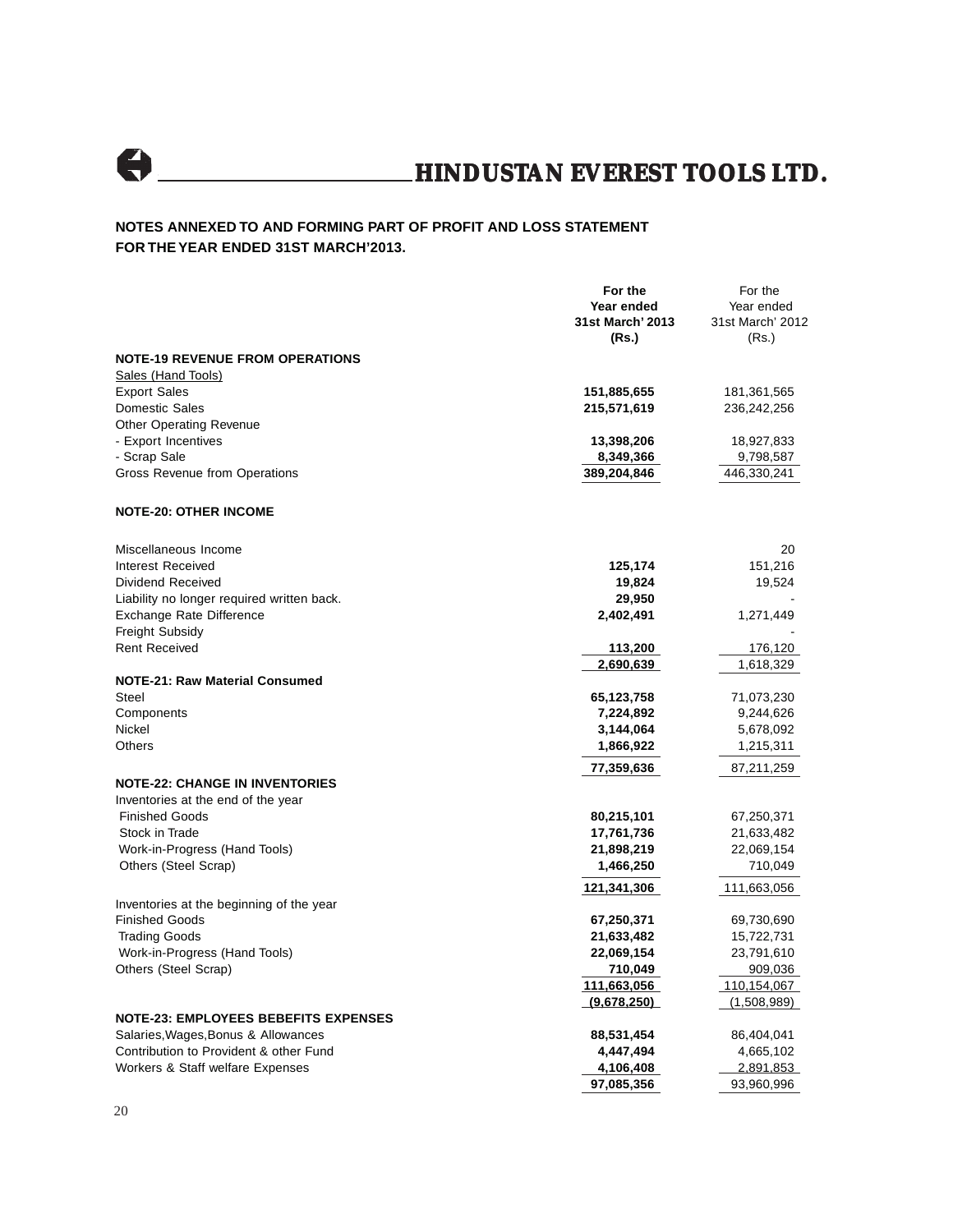

|                                                                                               |      | For the          | For the          |
|-----------------------------------------------------------------------------------------------|------|------------------|------------------|
|                                                                                               |      | Year ended       | Year ended       |
|                                                                                               |      | 31st March' 2013 | 31st March' 2012 |
|                                                                                               |      | (Rs.)            | (Rs.)            |
| <b>NOTE-24: OTHER EXPENSES</b>                                                                |      |                  |                  |
| Stores dies Tools & Spare Parts Consumed                                                      | 24.1 | 14,003,056       | 15,831,951       |
| Packing Material Consumed                                                                     |      | 11,241,314       | 13,930,202       |
| Power & Fuel                                                                                  |      | 34,168,683       | 30,068,146       |
| Increase/(Decrease) in Excise duty on Finished Goods Stocks<br>Repair Replacement& Renovation |      | 663,862          | (215, 205)       |
| Machinery                                                                                     |      | 8,073,362        | 7,768,969        |
| <b>Buildings</b>                                                                              |      | 468,545          | 752,264          |
| Others                                                                                        |      | 6,949,254        | 4,189,993        |
| Forwarding & Freight etc.                                                                     |      | 8,129,294        | 10,567,125       |
| Commission to other selling Agents                                                            |      | 2,847,448        | 3,508,757        |
| <b>Publicity &amp; Advertisement</b>                                                          |      | 804,043          | 1,711,972        |
| Cash Discount                                                                                 |      | 4,506,719        | 4,892,236        |
| Insurance                                                                                     |      | 1,392,114        | 1,068,803        |
| Sale Promotion Expenses                                                                       |      | 2,371,871        | 2,459,432        |
| Rent                                                                                          |      | 3,111,093        | 2,957,951        |
| Rates & Taxes                                                                                 |      | 177,035          | 179,913          |
| Travelling & Conveyance (including Directors                                                  |      |                  |                  |
| Travelling Rs1742289/-( Previous year Rs. 4661361/-))                                         |      | 8,023,026        | 12,373,473       |
| Vehicle Running & Maintenance                                                                 |      | 3,611,571        | 3,934,553        |
| <b>Printing &amp; Stationery</b>                                                              |      | 1,442,712        | 1,507,403        |
| Postage Telegram & Telephone                                                                  |      | 2,871,780        | 2,765,673        |
| Miscellaneous Expenses                                                                        |      | 5,889,120        | 5,631,927        |
| Professional & Legal expenses                                                                 |      | 1,875,709        | 1,298,341        |
| Directors Fee                                                                                 |      | 8,674            | 9,000            |
| Payment to Auditors                                                                           |      |                  |                  |
| Audit Fee                                                                                     |      | 100,000          | 100,000          |
| Tax Audit Fee                                                                                 |      |                  | 60,000           |
| For Limited Review.                                                                           |      | 60,000           | 45,000           |
| For Expenses                                                                                  |      | 14,152           | 12,205           |
| Sales Tax & Purchase Tax                                                                      |      | 422,511          | 78,509           |
| Bad Debts/Sundry Debit Balances etc. written off.                                             |      |                  | 542,617          |
| Exchange Rate Flucation.                                                                      |      |                  | 3,176,798        |
| Provision for bad & doubtful Debt/Advances                                                    |      | 789,579          | 218,961          |
| Loss on Sale of Fixed Assets/Discarded (Net)                                                  |      | 1,011,547        | 1,421,982        |
| <b>Bank Charges</b>                                                                           |      | 1,462,423        | 847,066          |
|                                                                                               |      | 126,490,497      | 133,696,017      |

\* Including Rs. 3000/- provided for current year.

24.1 Cost of own manufactured Dies & Tools during the year as certified and valued by the Management Rs. 992337/- (Previous year Rs. 1365059/-)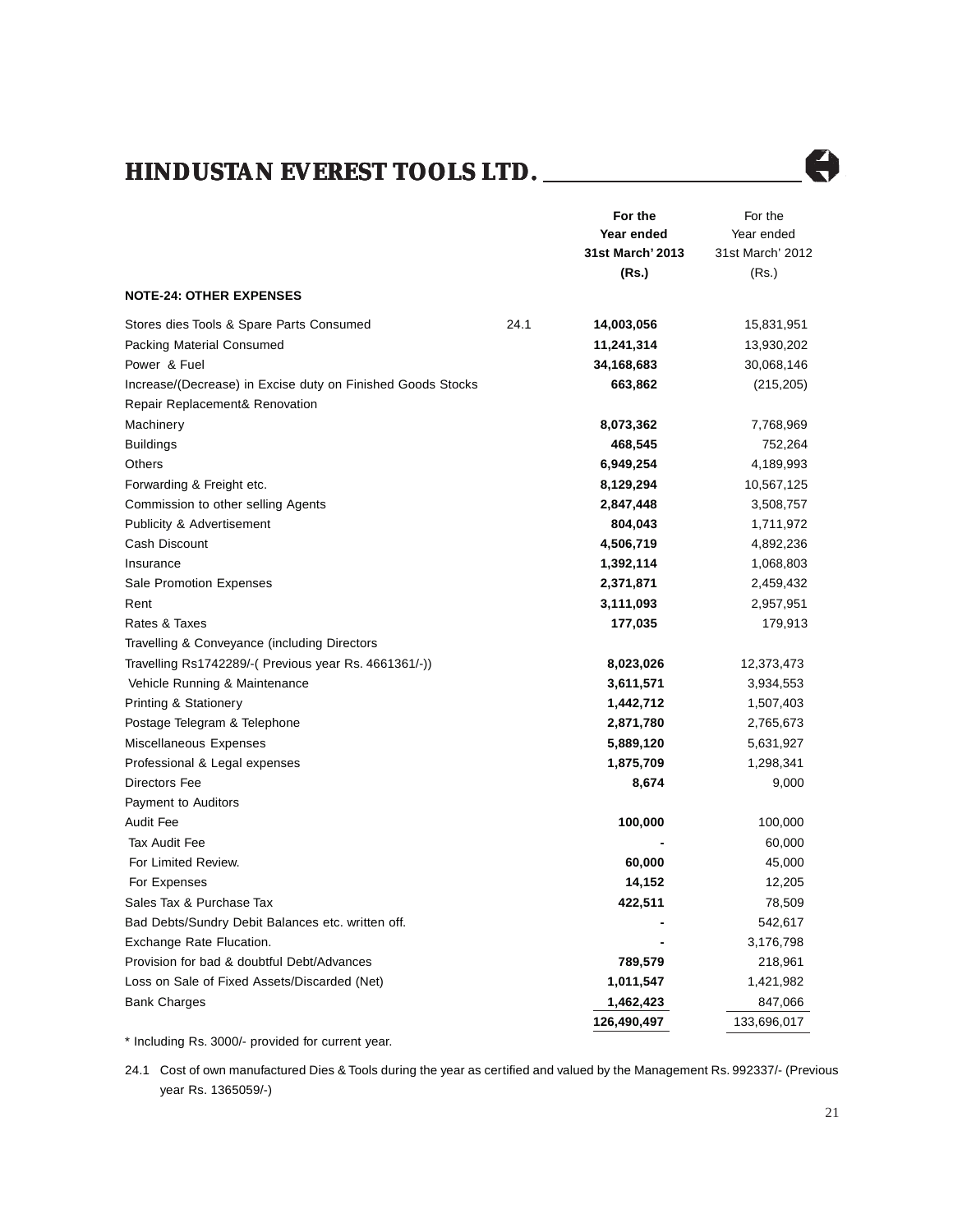$\Theta$ 

### **HINDUSTAN EVEREST TOOLS LTD.**

|                              | For the          | For the          |
|------------------------------|------------------|------------------|
|                              | Year ended       | Year ended       |
|                              | 31st March' 2013 | 31st March' 2012 |
|                              | (Rs.)            | (Rs.)            |
| <b>NOTE-25: FINANCE COST</b> |                  |                  |
| (a) Interest expenses        |                  |                  |
| Interest Expenses            | 13,524,138       | 13,510,118       |
| <b>Other Borrowing Cost</b>  | 576,425          | 546,429          |
|                              | 14,100,563       | 14,056,547       |
| <b>NOTE-26:</b>              |                  |                  |

Expenses/adjustment relating to previous years not separately shown and same have been debited/credited to respective heads of accounts Rs. 195606/- Net Debit (Previous year Rs.135240/- (Net Credit))

#### **NOTE-27: EARNING PER SHARE (EPS)**

| Profit/(Loss) after Tax        | (22,009,218) | (6,626,663) |
|--------------------------------|--------------|-------------|
| No. of Shares of Rs. 10/-each. | 1.607.200    | 1,607,200   |
| Basic & Diluted EPS            | (13.69)      | (4.12)      |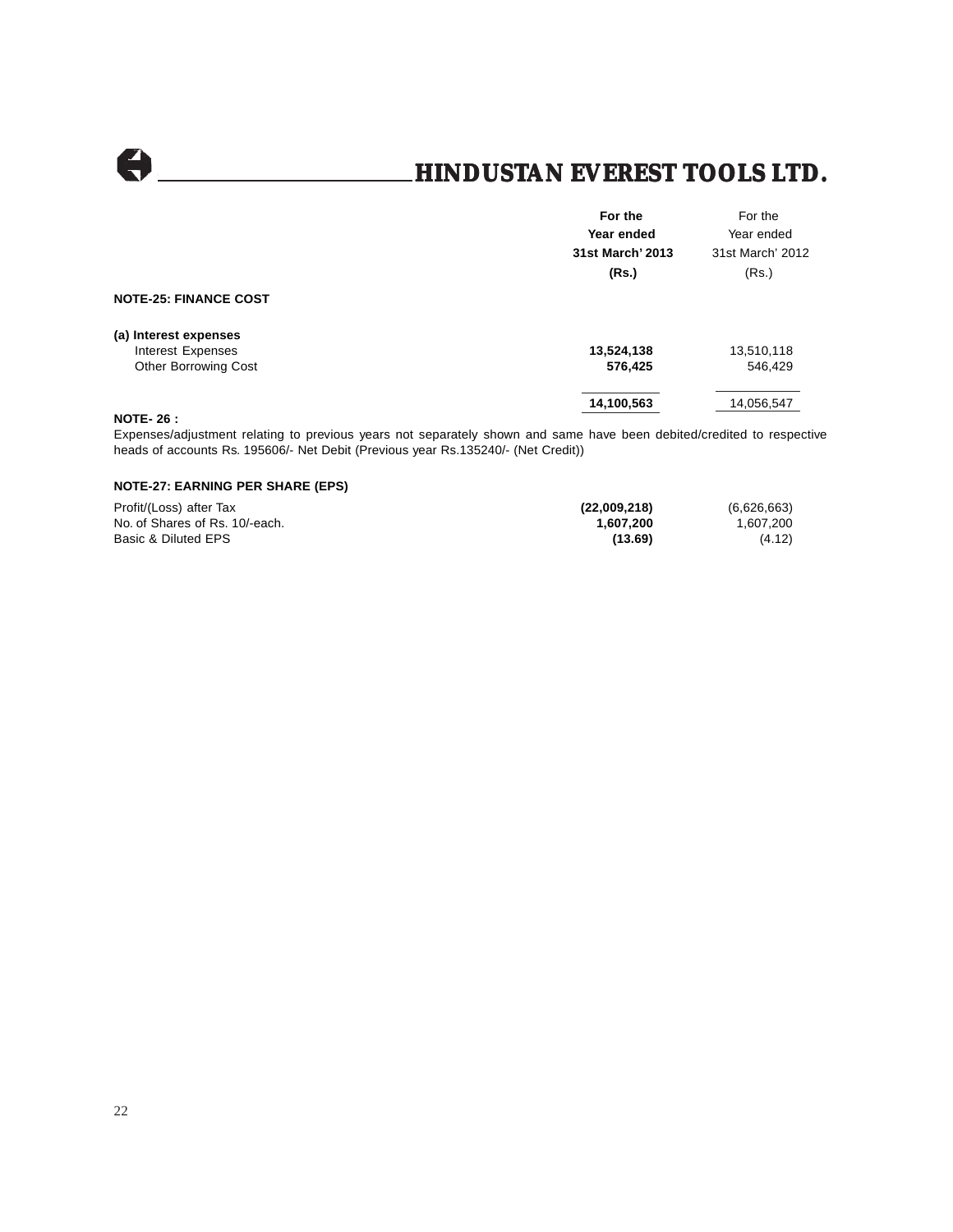#### **Note- 28: Summary of significant accounting policies and other notes on accounts**

#### 28.1 **Summary of significant Accounting Policies**

#### (i) **General Information**

Hindustan Everest Tools Limited (hereinafter referred to as 'the Company' HETL)is a manufacturer and trading of Hand Tools. The Company's manufaturing facilities are located at village Jatheri P.O. Rai, Sonipat.

#### (ii) **Acconting Convention**

The financial statements are prepared under the historical cost convention, on the acceual basis and in accordance with the generally accepted accounting principles in India, the applicable mandatory Accounting Standards as notified by The Companies (Accounting Standereds) Rules, 2006 issued by the Central Government and the relevant provisions of Companies Act, 1956.

#### (iii) **Use of Estimates**

The Preparation of financial statement require estimates and assumptions to be made that effect the reported amount of Assets and Liabilities on the date of the financial statements and the reported amount of revenues and expenses during the reporting period. Differences between the actual results and estimates are recognized in the period in which the results are known/ materialised.

#### (iv) **Fixed Assets**

i) Freehold Land is at revalued amount.

ii) Buildings, Plant and Machinery & Other Fixed Assets are stated at cost.

#### (v) **Depreciation**

Depreciation on Fixed Assets has been provided on Straight Line Method at the rates and in the manner specified in Schedule XIV of the Companies Act, 1956.

#### (vi) **Investments**

Non Current investmentsare stated at cost. The company provides diminution, Other than temporary, in the value of Non Current investments.

#### (vii) **Impairement of Assets**

Impairement of Assets are assessed at Balance Sheet date if any indication of impairement exist, the same is assessed and provided for.

#### (viii) **Inventories**

Inventories are valued at cost or net reliasable value whichever is lower except dies, which is re-valued based on estimated useful life, Materials and other supplies held for the use in the production of inventories are not written down below cost ,if Finished products in which they will be incorporated are expected to be sold at or above cost. Cost is caculated on weighted average basis.cost comprises of all cost of purchases, cost of conversion and other costs incurred in bringing the inventory to their present condition an location. Excise Duty on finished goods lying inside factory/customs duty on goods lying at warehouse is also provided at the ty on goods lying at warehouse is also provided at the year end.

#### (ix) **Foreign Currencies**

Transaction in foreign curriency are accounted at exchange rates prevalling on the date of transation. Foreign currency monetary assets and liabilities as on Balance Sheet date are reconverted at the rate prevalling at the year end and the resultant net gains or losses are adjusted in the Statement of Profit and Loss.

#### (x) **Retirement Benefits**

Year end liabilities in repect of retirement benefits towards Gratuity & Leave encashment to the employess of the company has been provided as per actuarial valuation.

#### (xi) **Sales**

Sales is recognised on the transfer of significant risk and rewards of the ownership of the goods to the buyer and stated at net of sales returns (including related to earlier years). Discount & rebates.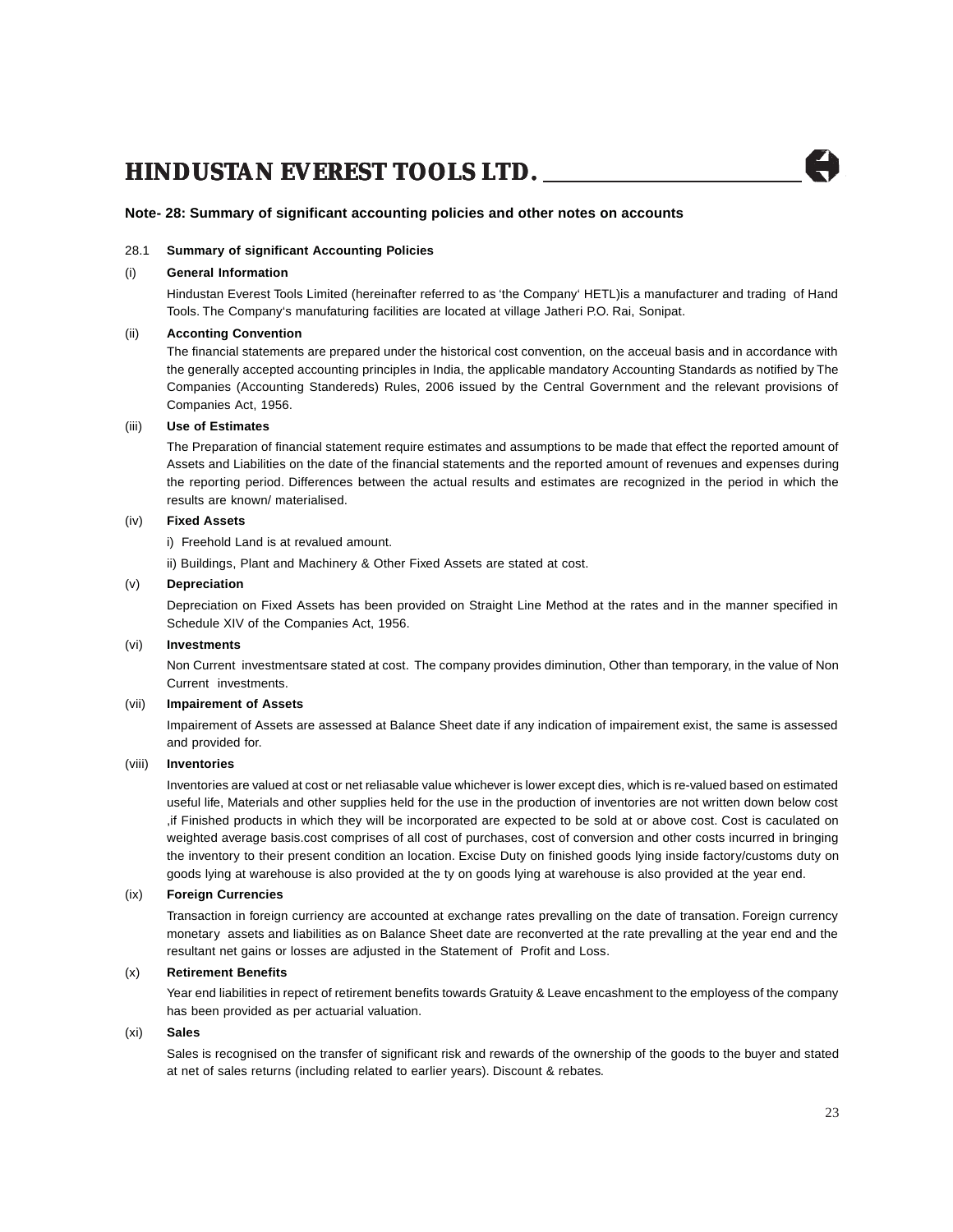

#### (xii) **Recognition of Income and Expenditure**

All Income and expenditure are accounted on acrual basis except due to uncertainity in realisation, interest on overdues bills from customers is accounted for on receipt basis.

#### (xiii) **Taxation**

The deferred tax for timing differences between the accounting income and taxable income for the year is accounted for using the tax rates and laws that have been enacted or substantively enacted as on balance sheet date. Defrred Tax Assets arising from temporary timing differences are recognised to the extent there is resonable certainty that the assets can be realised in future and the same is reviewed at each Balance Sheet date.Current Tax is provided as per amount expected to be paid to the tax authorities in accordance with with Income Tax Act,1961.

#### (xiv) **Others**

Proift/Loss on sale raw material, components and stores, not being material, is being adjusted in respecive consumption account and are not shown seperately.

#### (xv) **Contingent Liablities**

These are disclosed by way of notes on the Balance Sheet. Provision is made in the accounts on respect of those contingencies, which are likely to materialize into liabilities after the year end till the finalisation of accounts and have material effect on the the position stated in the Balance Sheet.

28.2 The company is engaged in the Hand tool business, which in the context of Accounting Standard-17 is considered the only primary business segment. However, Secondary segment reporting is performed on the basis of the location of the customer.

| Previous Year<br><b>Current Year</b> |
|--------------------------------------|
| (Rs.)<br>(Rs.)                       |
| 200,289,398<br>165.283.861           |
| 246.040.843<br>223.920.985           |
|                                      |

\* Including export incentive Rs. 13398206/- (Previous year Rs. 18927833/-)

All the business assets of the company are situated in India except export debtors Rs5757329/-(Previous year

#### Rs. 11079567/-)

#### 28.3 **CIF VALUE OF IMPORTS**

|      | Stores & Spares                     | 1,511,039 | 351,496   |
|------|-------------------------------------|-----------|-----------|
|      | <b>Finished Goods</b>               | 380,108   | 1,816,161 |
|      |                                     | 1,891,147 | 2,167,657 |
| 28.4 | <b>EXPENSES IN FOREIGN CURRENCY</b> |           |           |
|      | Travelling                          | 444.416   | 1,761,488 |
|      | Commission                          | 457.943   | 886,119   |
|      | Advertisement & Publicity           |           | 666,171   |
|      | Miscellaneous Expenses              | 132.371   | 202.199   |
|      |                                     | 1,034,730 | 3.515.977 |

#### 28.5 **VALUE OF RAW MATERIAL,STORES AND SPARES PARTS CONSUMED**

|                                   | <b>Current Year</b><br>Amount (Rs.) | <b>Current Year</b><br>Percentage | Previous Year<br>Amount (Rs.) | Previous Year<br>Percentage |
|-----------------------------------|-------------------------------------|-----------------------------------|-------------------------------|-----------------------------|
| Raw Material & components         |                                     |                                   |                               |                             |
| Imported                          | -                                   | $\,$                              | ٠                             |                             |
| Indigenous                        | 77,359,636                          | 100                               | 87.211,259                    | 100                         |
|                                   | 77,359,636                          | 100                               | 87,211,259                    | 100                         |
| Stores, Dies, Tools & Spare Parts |                                     |                                   |                               |                             |
| Imported                          | 985,074                             | 7.37                              | 351,496                       | 1.63                        |
| Indigenous                        | 13,017,982                          | 92.63                             | 15,480,455                    | 98.37                       |
|                                   | 14,003,056                          | 100                               | 15.831.951                    | 100                         |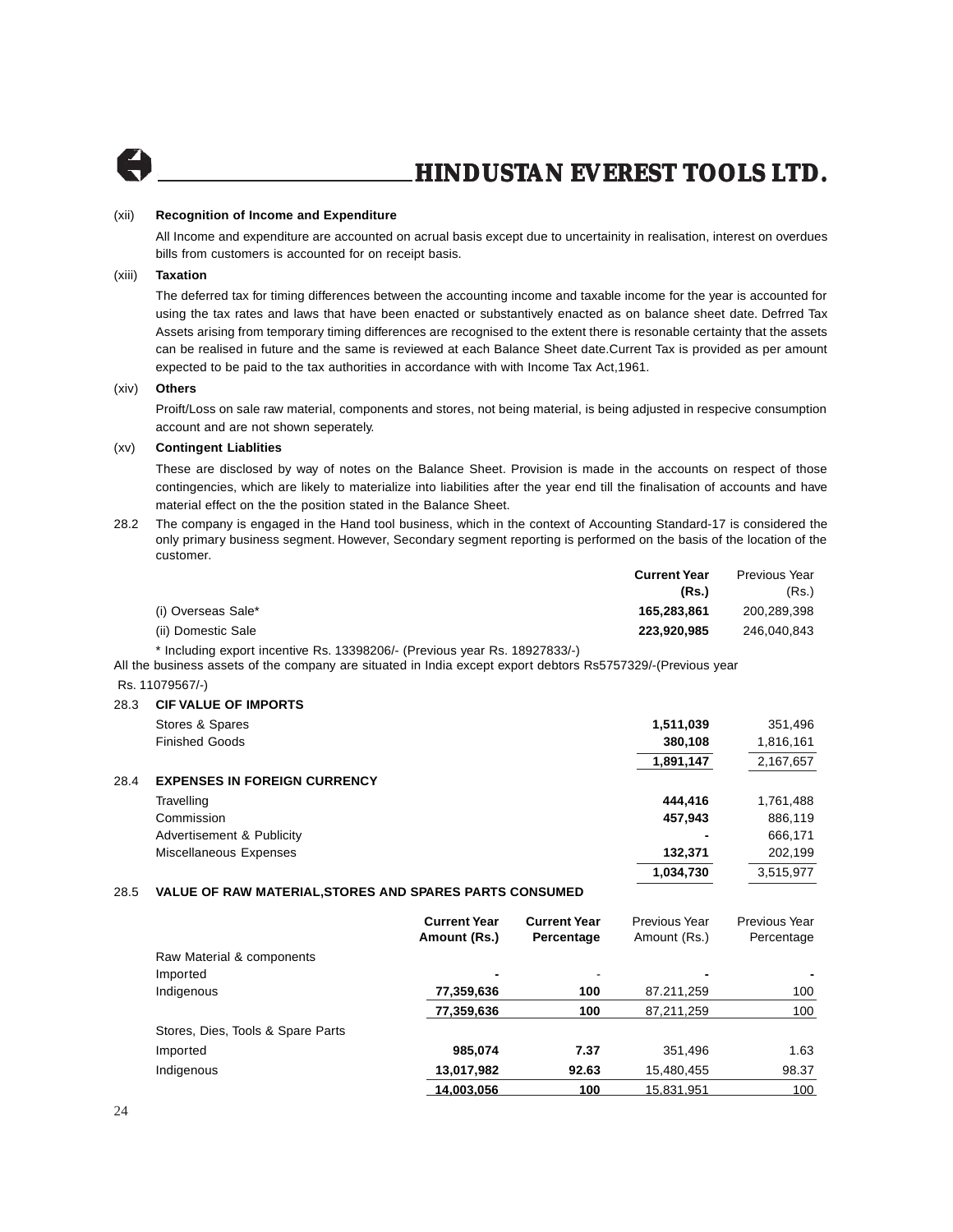

The estimates of the future salary increase considered in actuarial valuation, take account of inflation,seniority, promotion and other relevant factors.Defined benefit obligation are not funded.

#### 28.8 **RELATED PARTY DISCLOSURES**

- a) Association of persons having significant influence on Key management personnel S.K.Mandelia (HUF) B.G.Mandelia (HUF)
- b) Key Management Personnel
	- Shri S.K.Mandelia (Chairman & Managing Director) Shri B.G.Mandelia (Vice Chairman & Jt. Managing Director) Shri V.K.Khanna ( Executive Director Finance)
- c) Relative of the Key Management.

Mrs. Neeta Khanna-wife of Shri V.K.Khanna Excutive Director (Finance) Shri Anant Vijay Mandelia Marketing Executive son of Shri B.G.Mandelia.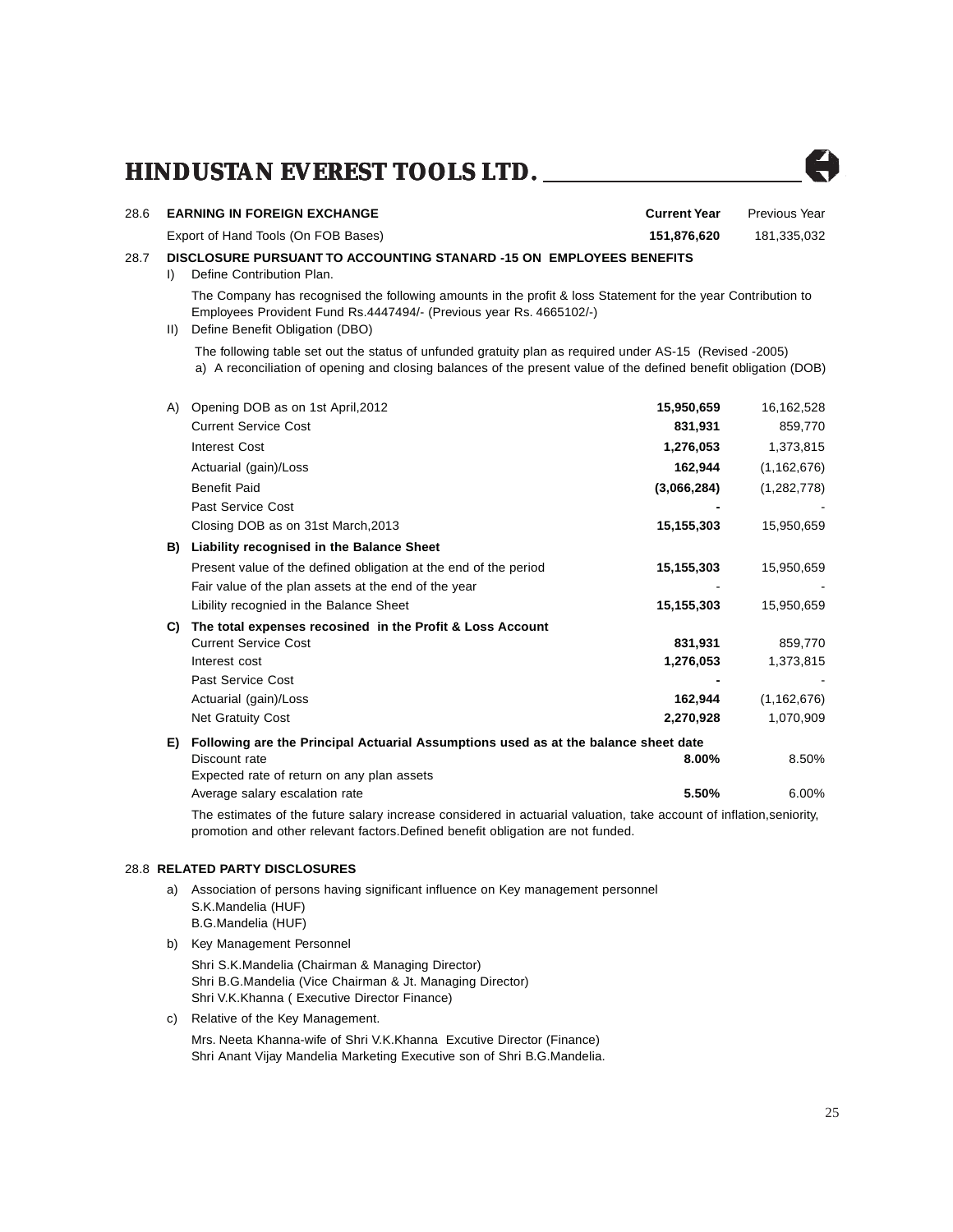

| <b>Transaction with related Parties</b> | <b>Current Year</b> | <b>Previous Year</b> |
|-----------------------------------------|---------------------|----------------------|
|                                         | (Rs.)               | (Rs.)                |
| <b>Remuneration Paid*</b>               |                     |                      |
| Sh. Shravan Kumar Mandelia<br>a)        | 515,080             | 451,318              |
| Sh. Bal Gopal Mandelia<br>b)            | 566,410             | 442,343              |
| Vinod Kumar Khanna<br>c)                | 876,366             | 831,537              |
| d)<br>Sh. Anant Vijay Mandelia          | 526,400             | 392,000              |
|                                         | 2,484,256           | 2,117,198            |
| Loan Received During the year           |                     |                      |
| Sh B.G. Mandelia (HUF)                  |                     | 2,586,862            |
| Loan Paid During the year               |                     |                      |
| Sh. S.K. Mandelia                       |                     | 1,650,000            |
| Sh. B.G.Mandelia                        | 3,446,396           |                      |
| Outstanding Payable During the year     |                     |                      |
| a) Sh. Shravan Kumar Mandelia           | 908,000             | 908,000              |
| b) Sh. Bal Gopal Mandelia               | 288,000             | 288,000              |
| c) Sh. S.K. Mandelia (HUF)              | 26,900,000          | 26,900,000           |
| d) Sh B.G. Mandelia (HUF)               | 21,609,466          | 25,055,862           |
|                                         | 49,705,466          | 53,151,862           |
| Rent Paid (Net of Recovery)             |                     |                      |
| a) Sh. Shravan Kumar Mandelia           | 118,800             | 118,800              |
| b) Sh. Bal Gopal Mandelia               | 120,000             | 120,000              |
| Mrs. Neeta Khanna                       | 56,000              | 84,000               |
|                                         | 294,800             | 322,800              |
| * Including Rent Paid (net of recovery) |                     |                      |

28.9 Previous year figures has been reclassified/ regrouped to confirm current year figures.

| As per our report attached<br>For SINGHI & CO.<br><b>Chartered Accountants</b><br>Firm Reg. No. 302049E |                     | For and on behalf of the Board of Directors |                          |  |
|---------------------------------------------------------------------------------------------------------|---------------------|---------------------------------------------|--------------------------|--|
| <b>B.K.SIPANI</b>                                                                                       |                     | <b>B.G.MANDELIA</b>                         | S.K.MANDELIA             |  |
| Partner                                                                                                 |                     | Vice Chairman &                             | Chairman &               |  |
| Membership No. 088926                                                                                   |                     | Joint Managing Director                     | <b>Managing Director</b> |  |
| Place: New Delhi                                                                                        | <b>GOVIND DEORA</b> | V.K.KHANNA                                  | PRADEEP JAIN             |  |
| Dated: 30th May, 2013                                                                                   | Company Secretary   | Executive Director (Finance)                | PALLAVI JOSHI BAKHRU     |  |
|                                                                                                         |                     |                                             | (Directors)              |  |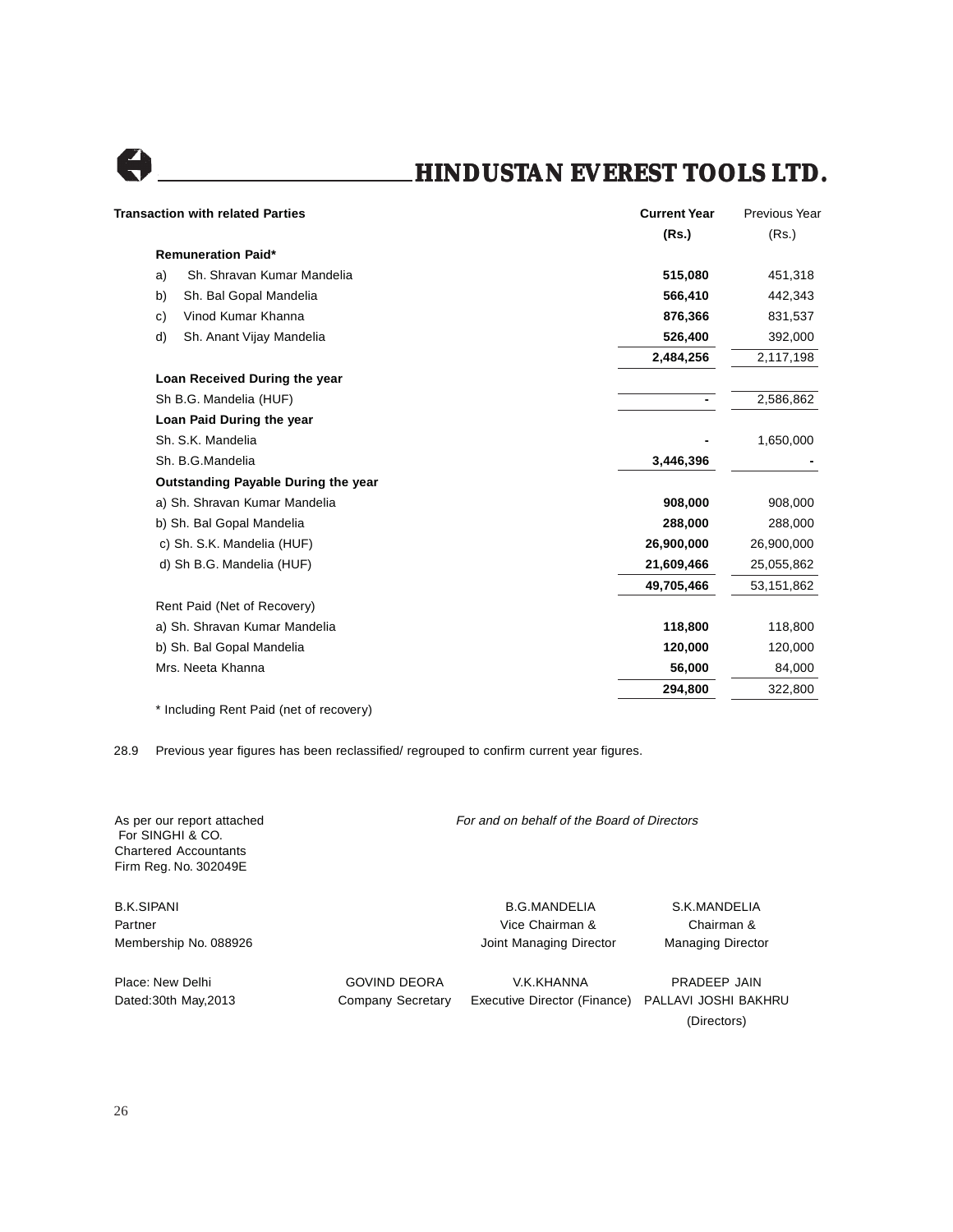

Regd Office : Dohil Chambers, 46 Nehru Place, New Delhi-110 019

| I/We                                                   |                                                                                                                                                                                                                                |                           |
|--------------------------------------------------------|--------------------------------------------------------------------------------------------------------------------------------------------------------------------------------------------------------------------------------|---------------------------|
|                                                        |                                                                                                                                                                                                                                |                           |
|                                                        | being a member / members of HINDUSTAN EVEREST TOOLS LIMITED hereby appoint                                                                                                                                                     |                           |
|                                                        |                                                                                                                                                                                                                                |                           |
|                                                        |                                                                                                                                                                                                                                |                           |
|                                                        | in the district of the state of the state of the state of the state of the state of the state of the state of the state of the state of the state of the state of the state of the state of the state of the state of the stat |                           |
| Asian Games Village, Siri Fort Road, New Delhi-110 016 | as my / our proxy to attend and vote for me / us on my / our behalf at the 50TH ANNUAL GENERAL MEETING of the<br>Company to be held on Monday, the 30th September, 2013 and at any adjournment thereof at PHD House, opposite  |                           |
|                                                        |                                                                                                                                                                                                                                | 2013                      |
|                                                        |                                                                                                                                                                                                                                | Affix<br>Revenue<br>Stamp |

No. of shares held

Note : This form in order to be effected should be duly stamped, completed and signed and must be deposited at the Registered Office of the Company, not less than 48 hours before the meeting.



TO BE HANDED OVER AT THE EXTRANCE OF THE MEETING HALL

| Full Name of the member attending the state of the state of the member of the member of the state of the state of the state of the state of the state of the state of the state of the state of the state of the state of the |
|-------------------------------------------------------------------------------------------------------------------------------------------------------------------------------------------------------------------------------|
| Full Name of the first-joint holder                                                                                                                                                                                           |
| (To be filled in if first named joint-holder does not attend the meeting)                                                                                                                                                     |
|                                                                                                                                                                                                                               |
| (To be filled in if Proxy Form has been duly deposited with the Company)                                                                                                                                                      |
| I hereby record my presence at the 50th Annual General Meeting of the Company being held at PHD House, Opposite<br>Asian Games Village, Siri Fort Road, New Delhi-110 016 on Monday, the 30th September, 2013.                |
|                                                                                                                                                                                                                               |
| Member's / Proxy's Signature                                                                                                                                                                                                  |
| No. of Shares held <b>No.</b> of Shares held                                                                                                                                                                                  |
| Note: 1. Persons attending the annual General Meeting are requested to bring their copies of Annual Report.                                                                                                                   |
| 2. In view of the Control Covernment Guidelines on gift / Counons shall be distributed at the annual General                                                                                                                  |

2. In view of the Central Government Guidelines on gift / Coupons shall be distributed at the annual General Meeting.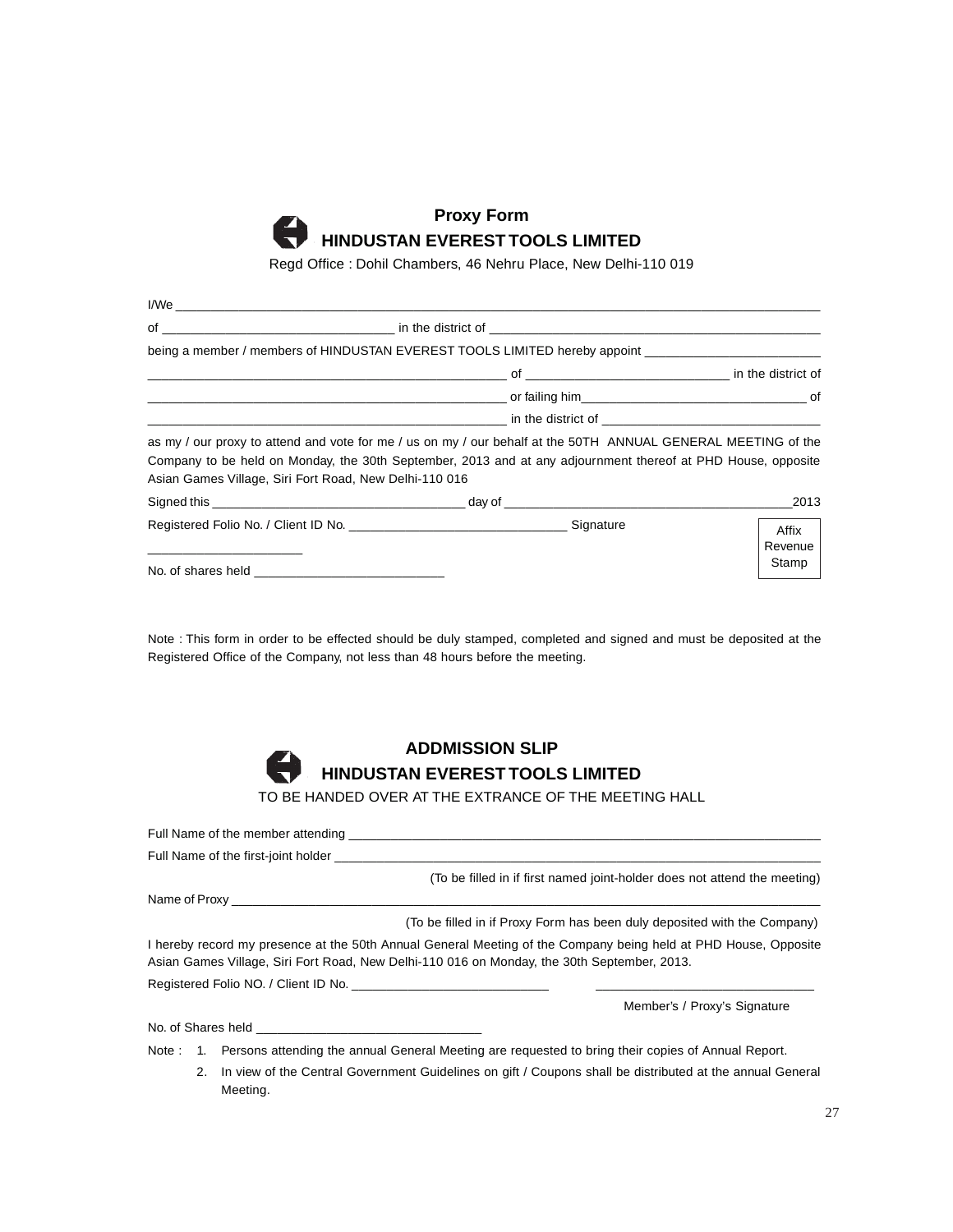**Book Post** *If undelivered Please return to:* **HINDUSTAN EVEREST TOOLS LTD.,** Dohil Chambers, 46, Nehru Place, New Delhi-110019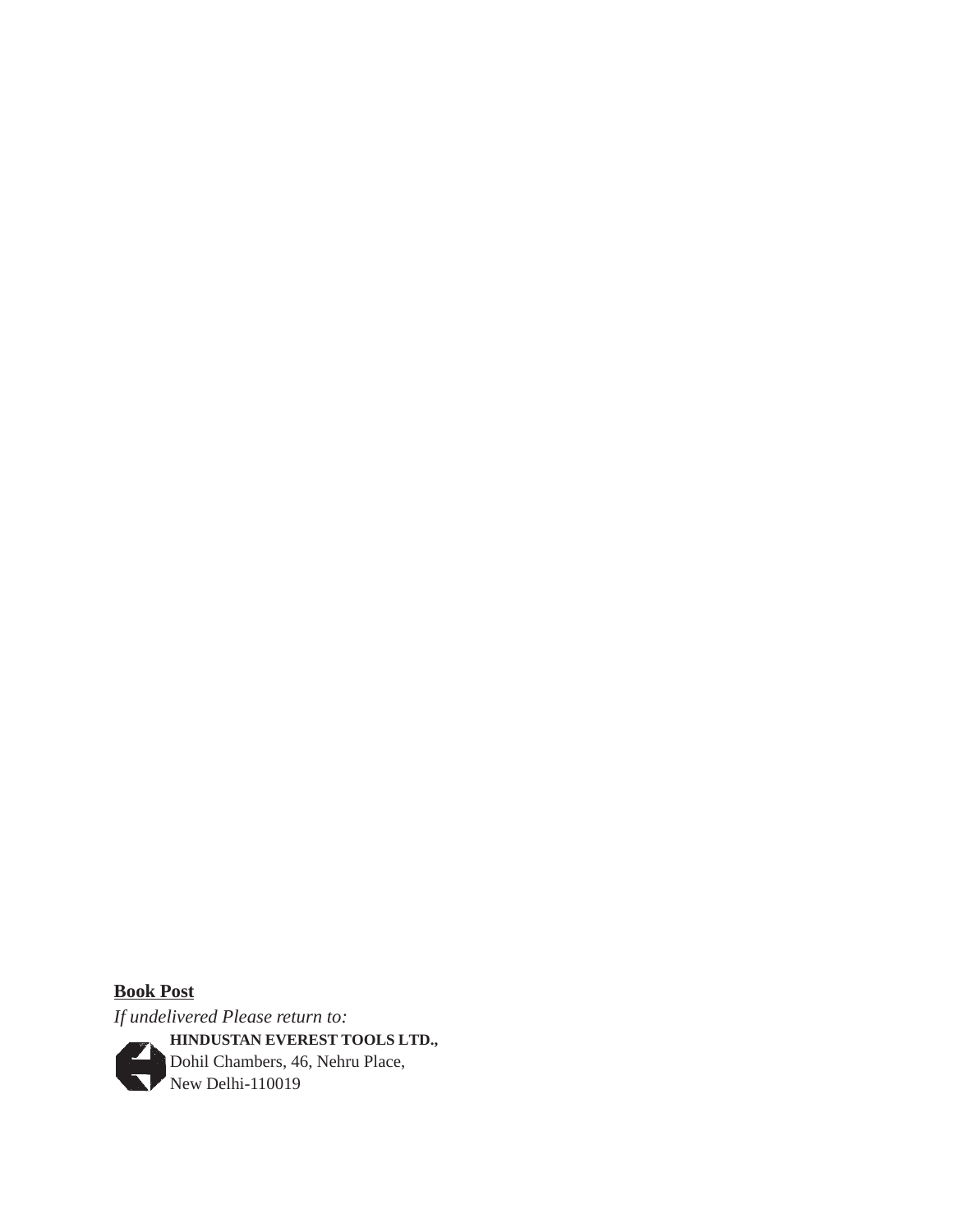## *50th*

# $Annu$ *al Report*

*2012* **-** *2013*



The First ISO 9001 Hand Tools Company in India